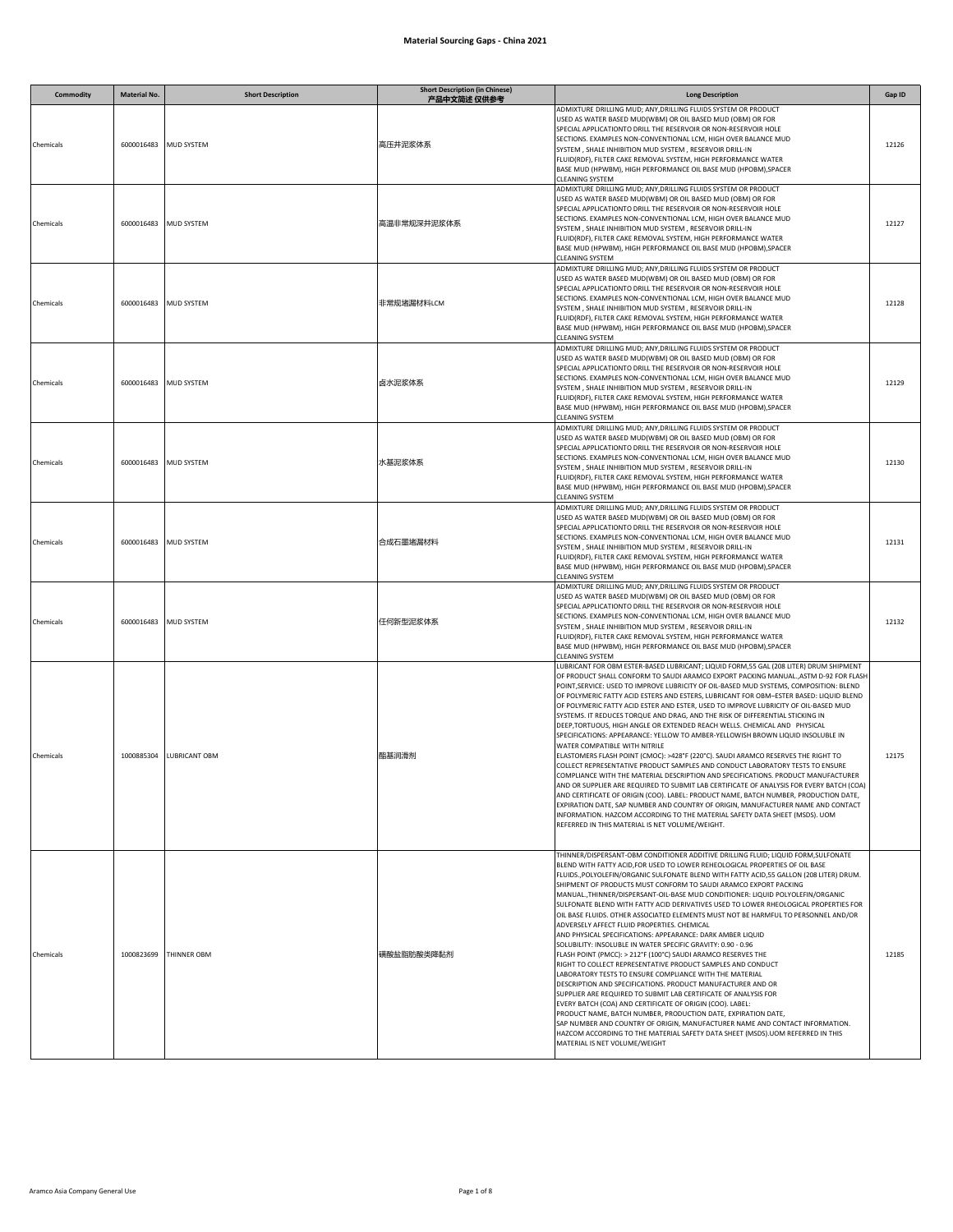| Chemicals | 1000827162 | LIGNITE                                             | 褐煤                    | LIGNITE-FILTRATION CONTROL AGENT ADDITIVE DRILLING FLUID; POWDER FORM,LIGNITE,FOR USED<br>FOR FILTRATION AND RHEOLOGY CONTROL OF WATER-BASED MUD, BLACK POWDER NATURALLY<br>OCCURRING LIGNITE,50 LBS. (22.7 KG) BAG. SHIPMENT OF PRODUCTS MUST CONFORM TO SAUDI<br>ARAMCO EXPORT PACKING MANUALLIGNITE FILTRATION CONTROL AGENT: BLACK POWDER<br>NATURALLY OCCURRING LIGNITE USED FOR FILTRATION AND RHEOLOGY CONTROL OF WATER-BASED<br>DRILLING FLUIDS. IT FUNCTIONS WELL IN HIGH PH ENVIRONMENTS AND IS TOLERANT OF COMMON<br>MUD CONTAMINANTS SUCH AS CALCIUM UP TO 1000 PPM. IT IS SUITABLE FOR USE IN LIME AND<br>GYPSUM MUD SYSTEMS AT TEMPERATURES EXCEEDING 400°F (204°C).OTHER ASSOCIATED ELEMENTS<br>MUST NOT BE HARMFUL TO PERSONNEL AND/OR ADVERSELY AFFECT FLUID PROPERTIES. CHEMICAL<br>AND PHYSICAL SPECIFICATIONS: APPEARANCE: BLACK POWDER SOLUBILITY: REQUIRES AN ALKALINE<br>WATER TO SOLUBILIZE. PH 9.0 OR ABOVE SPECIFIC GRAVITY @68°F (20°C): 1.6 - 1.8 BULK DENSITY @<br>20°C: 40 - 52 LBS/FT3 CRYSTALLINE SILICA, QUARTZ (SIO2): 5%WT. MAXIMUM SAUDI ARAMCO<br>RESERVES THE RIGHT TO COLLECT REPRESENTATIVE PRODUCT SAMPLES AND CONDUCT LABORATORY<br>TESTS TO ENSURE COMPLIANCE WITH THE MATERIAL DESCRIPTION AND SPECIFICATIONS. PRODUCT<br>MANUFACTURER AND/OR SUPPLIER ARE REQUIRED TO SUBMIT LAB CERTIFICATE OF ANALYSIS (COA)<br>AND CERTIFICATE OF ORIGIN (COO) FOR EVERY BATCH. LABEL: PRODUCT NAME, BATCH NUMBER,<br>PRODUCTION DATE, SAP NUMBER, EXPIRATION DATE, AND COUNTRY OF ORIGIN, MANUFACTURER<br>NAME AND CONTACT INFORMATION. HAZCOM ACCORDING TO THE MATERIAL SAFETY DATA SHEET<br>(MSDS). UOM REFERRED IN THIS MATERIAL IS NET VOLUME/WEIGHT.                                                                                                                                                                                                                                                                                                                                                                                                    | 12204 |
|-----------|------------|-----------------------------------------------------|-----------------------|-----------------------------------------------------------------------------------------------------------------------------------------------------------------------------------------------------------------------------------------------------------------------------------------------------------------------------------------------------------------------------------------------------------------------------------------------------------------------------------------------------------------------------------------------------------------------------------------------------------------------------------------------------------------------------------------------------------------------------------------------------------------------------------------------------------------------------------------------------------------------------------------------------------------------------------------------------------------------------------------------------------------------------------------------------------------------------------------------------------------------------------------------------------------------------------------------------------------------------------------------------------------------------------------------------------------------------------------------------------------------------------------------------------------------------------------------------------------------------------------------------------------------------------------------------------------------------------------------------------------------------------------------------------------------------------------------------------------------------------------------------------------------------------------------------------------------------------------------------------------------------------------------------------------------------------------------------------------------------------------------------------------------------------------------------------------------------------------------|-------|
| Chemicals |            | 1001071292 ADDITIVE DRILLING FLUID, LIQUID NON-EMUL | 非乳化剂类表面活性剂            | NON-EMULSIFIER SURFACTANT. ADDITIVE DRILLING FLUID; LIQUID NON-EMULSIFIER SURFACTANT<br>FORM, NON-EMULSIFIER SURFACTANT, FOR LIQUID FORM, SURFACTANT<br>DESIGNED AS NONEMULSIFIER ADDITIVE FOR ACIDIZING LIMESTONE, DOLOMITE AND SANSDTONE, OR<br>FOR FRACTURE CLEANING TREATMENT LIQUID NON-IONINC WATER DISPERSING NON-EMULSIFIER<br>SURFACTANT DESIGNED FOR APPLICATIONS IN CEMENTING, ACIDICING, WELL STIMATION, AND<br>FRACTURING. THE PRODUCT CAN ALSO BE USED AS TREATEMENT OF THE WELLBORE BEFORE<br>DISPLACEMENT FROM OIL BASED MUDS TO WATER BASE, NON-EMULSIFIER SURFACTANT, 5 GAL PAIL,<br><b>NET</b><br>PRODUCT VOLUME OF 5 GAL, APPEARANCE: YELLOW LIQUID. SPECIFIC GRAVITY AT 68 DEG.F (20 DEG.<br>C): 0.85-0.95. FLASH POINT: >86 DEG. F (30 DEG. C). NON-DEGRADABLE IN 15% HCL. 5 GAL PAIL(18.9<br>LITERS), NET PRODUCT VOLUME OF 5 GAL. SAUDI ARAMCO RESERVES THE RIGHT TO COLLECT<br>REPRESENTATIVE PRODUCT SAMPLES AND CONDUCT LABORATORY TESTS TO ENSURE COMPLIANCE<br>WITH THE MATERIAL<br>DESCRIPTION AND SPECIFICATIONS. PRODUCT MANUFACTURER AND OR SUPPLIER ARE REQUIRED TO<br>SUBMIT LAB CERTIFICATE OF ANALYSIS FOR EVERY BATCH (COA) AND CERTIFICATE OF ORIGIN (COO).<br>PRODUCT MANUFACTURER AND/OR SUPPLIER ARE REQUIRED TO SUBMIT LAB CERTIFICATE OF<br>ANALYSIS (COA) AND CERTIFICATE OF ORIGIN (COO) FOR EVERY BATCH. UOM REFERRED IN THIS<br>MATERIAL IS NET<br>VOLUME/WEIGHT.LABEL: PRODUCT NAME, BATCH NUMBER, PRODUCTION DATE, SAP NUMBER,<br>EXPIRATION DATE, AND COUNTRY OF ORIGIN, MANUFACTURER NAME AND CONTACT INFORMATION.<br>HAZCOM ACCORDING TO THE MATERIAL SAFETY DATA SHEET MSDS. UOM REFERRED IN THIS<br>MATERIAL IS NET VOLUME/WEIGHT.                                                                                                                                                                                                                                                                                                                                                                                                     | 12214 |
| Chemicals | 1000814796 | ACETIC ACID > 96%                                   | 醋酸 (纯度大于96%)          | MICRO WASH-GLACIAL ACID-BAKER HUGHES ADDITIVE DRILLING FLUID; CLEAR, COLORLESS LIQUID<br>FORM, LIQUID CARBOXYLIC ACID, FOR USED FOR ACIDIZING SOLUBLE CALCIUM CARBONATE PARTICLES<br>AFTER USING OBM., LIQUID CARBOXYLIC ACID WITH THE MOLECULAR FORMULA OF CH3COOH, 275<br>GALLON IBC TOTE CONTAINER SPECIFICATIONS: LEAK PREVENTION MECHANISM: VALVE CLOSED<br>WITH SCREW CAP PE-DISC AND FLAT GASKET, VALVE HANLDE SECURED WITH A LOCKING SCREW.<br>INNER CONTAINER SHOULD BE HIGH MOLECULAR WEIGHT, HIGH DENSITY POLYETHYLENE<br>(HMWHDPE) W/EXTRUSION BLOW MOLDED, SPECIALLY SHAPED TO ENSURE COMPLETE DISCHARGE<br>OF CONTENTS.OUTER<br>CONTAINER SHOULD BE RIGID, WELDED GALVANIZED TUBULAR STEEL GRID<br>WITH A LARGE PERMANENTLY FIXED IDENTIFICATION PLATE.MOLDED<br>BOTTOM SHELL SHOULD BE PRESSED GALVANIZED STEEL BASE SHAPED TO<br>SUPPORT THE INNER CONTAINER AND ASSIST TOTAL DRAINAGE. PALLETS<br>SHOULD BE STEEL AND HAVE 4 WAYS ENTRIES. SHIPMENT OF PRODUCTS<br>MUST CONFORM TO SAUDI ARAMCO EXPORT PACKING MANUAL., MICRO-WASH ACETIC ACID-BAKER<br>HUGHES: CLEAR LIQUID CARBOXYLIC ACIDS WITH THE FORMULA OF CH3COOH, USED FOR ACIDIZING<br>SOLUBLE CALCIUM CARBONATE PARTICLES, AFTER USING OBM, IN WELLBORE REMEDIATION AND<br>CLEANUP PROCESS TO IMPROVE WELL PRODUCTIVITY. BAKER HUGHES MICRO-WASH ACID SYSTEM<br>CONSISTS OF: PRIME-743 (SAP #1000811425), PRIME-760 (SAP #1000811426), PRIME-770 (SAP<br>#1000811427), OHR-759 (SAP #1000811421), OHR-AC (SAP #1000811422), OHR-757<br>(SAP#1000811423), OHR-750 (SAP #1000811424), GLACIAL ACETIC ACID<br>(SAP #1000814796), AND FORMIC ACID (SAP #1000811877). CHEMICAL<br>AND PHYSICAL SPECIFICATIONS: APPEARANCE: CLEAR LIQUID, STRONG<br>PUNGENT VINEGAR ODOR ACETIC ACID: >96% DENSITY: 1040-1050 KG/M3<br>(1.040-1.050 G/CM <sup>3</sup> ) AT 25°C BOILING POINT: 242.6 °F (117 °C)<br>MINIMUM FLASH POINT: >39 °C/102 °F (CLOSED CUP) AUTO-IGNITION<br>TEMPERATURE: 799°C. SAUDI ARAMCO RESERVES THE RIGHT TO COLLECT<br>REPRESENTATIVE PRODUCT SAMPLES AND CONDUCT LABORATORY TESTS TO ENSURE COMPLIANCE | 12224 |
| Chemicals |            | 1001047513 COPOLYMER LATEX                          | 共聚物胶乳类 (密度: 1.09G/CC) | <b>COPOLYMER LATEX</b><br>ADDITIVE DRILLING FLUID; LIQUID FORM, COPOLYMER LATEX, FOR ORGANIC<br>COLLOIDAL MICRO-PARTICLES, DEFORMABLE AND COMPRESSIBLE, FOR<br>SEALING MICRO-FRACTURES AND MINIMIZE DIFFERENTIAL STICKING AND<br>TO IMPROVE WELLBORE STABILITY., COPOLYMER LATEX WITH ORGANIC<br>COLLOIDAL MICRO-PARTICLES 208 LITERS.NET VOLUME PLASTIC DRUM.<br>SHIPMENT OF PRODUCTS MUST CONFORM TO SAUDI ARAMCO EXPORT PACKING<br>MANUAL., ORGANIC COLLOIDAL MICRO-PARTICLES, DEFORMABLE,<br>COMPRESSIBLE, FOR SEALING MICRO-FRACTURES AND MINIMIZE<br>DIFFERENTIAL STICKING AND TO IMPROVE WELLBORE STABILITY. IT IS<br>HIGH TOLERANT TO SALTS AND MONOVALENT AND DIVALENT IONS, CAN<br>IMPART FLUIDS LOSS CONTROL, IT DOES PLUG PORES TO REDUCE<br>PERMEABILITY OF FILTER CAKE AND OVERTIME IT FORMS A FILM IN THE<br>FILTER CAKE AT HIGH TEMPERATURES FOR STRENGTHENING THE<br>WELLBORE.IT IS USED IN HIGH PERFORMANCE WATER-BASED MUD (FRESH<br>OR SALT WATER) AT BOTTOM HOLE TEMPERATURES UP TO 450 °F (232<br>°C). IT IS AN ALTERNATIVE FOR POROSEAL FROM MI SWACO (SAP NO.<br>1000875825). CHEMICAL AND PHYSICAL SPECIFICATIONS: SPECIFIC<br>GRAVITY: 1.09(G/CC) PH: 5.0-8.0. SAUDI ARAMCO RESERVES THE RIGHT<br>TO COLLECT REPRESENTATIVE PRODUCT SAMPLES AND CONDUCT LABORATORY<br>TESTS TO ENSURE COMPLIANCE WITH THE MATERIAL DESCRIPTION AND<br>SPECIFICATIONS. PRODUCT MANUFACTURER AND OR SUPPLIER ARE REQUIRED TO SUBMIT LAB<br>CERTIFICATE OF ANALYSIS FOR EVERY BATCH<br>(COA) AND CERTIFICATE OF ORIGIN (COO). LABEL:PRODUCT NAME, BATCH<br>NUMBER, PRODUCTION DATE, EXPIRATION DATE, SAP NUMBER AND COUNTRY<br>OF ORIGIN, MANUFACTURER NAME AND CONTACT INFORMATION. HAZCOM<br>ACCORDING TO THE MATERIAL SAFETY DATA SHEET(MSDS). "UOM REFERRED                                                                                                                                                                                                                                                                                                                        | 12234 |

IN THIS MATERIAL IS NET VOLUME/WEIGHT"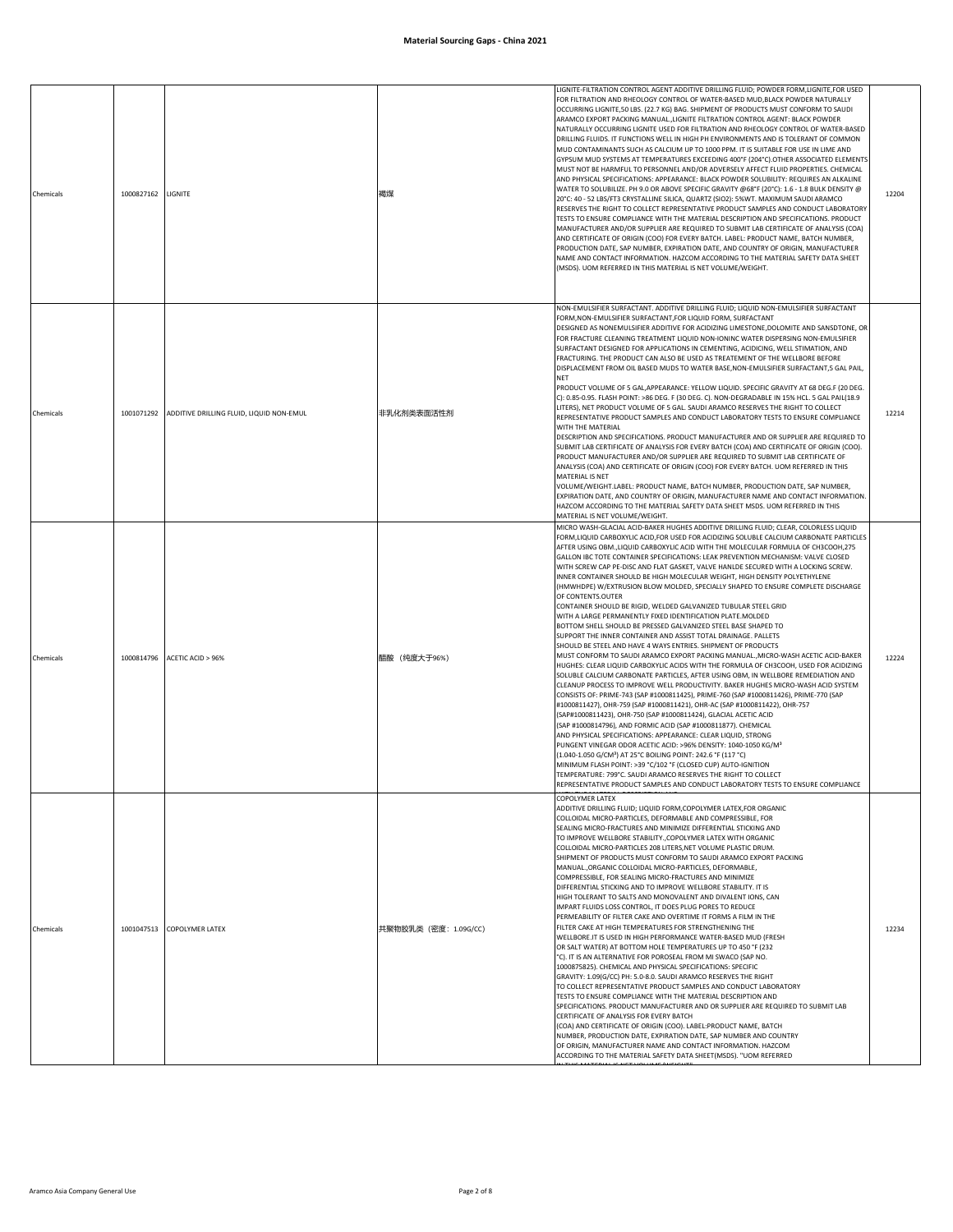| Chemicals |            | 1001038020 COPOLYMER LATEX                          | 共聚物胶乳类 (密度: 1.01-1.02G/CC) | COPOLYMER LATEX ADDITIVE DRILLING FLUID; LIQUID FORM, COPOLYMER LATEX, COPOLYMER LATEX<br>WITH ORGANIC COLLOIDAL MICRO-PARTICLES, 208 LITERS PLASTIC DRUM. SHIPMENT OF PRODUCTS<br>MUST CONFORM TO SAUDI ARAMCO EXPORT PACKING MANUAL, ORGANIC COLLOIDAL MICRO-<br>PARTICLES, DEFORMABLE, COMPRESSIBLE, FOR SEALING MICRO-FRACTURES AND MINIMIZE<br>DIFFERENTIAL STICKING AND TO IMPROVE WELLBORE STABILITY. IT IS HIGH TOLERANT TO SALTS AND<br>MONOVALENT AND DIVALENT IONS, CAN IMPART FLUIDS LOSS CONTROL, IT DOES PLUG PORES TO<br>REDUCE PERMEABILITY OF FILTER CAKE AND OVERTIME IT FORMS A FILM IN THE FILTER CAKE AT<br>HIGH TEMPERATURES FOR<br>STRENGTHENING THE WELLBORE. IT IS USED IN HIGH PERFORMANCE<br>WATER-BASED MUD (FRESH OR SALT WATER) AT BOTTOM HOLE TEMPERATURES UP TO 320 °F (160<br>°C). IT IS AN ALTERNATIVE FOR MAXSHIELD FROM BAKER HUGHES (SAP NO. 1000758663). CHEMICAL<br>AND PHYSICAL SPECIFICATIONS: SPECIFIC GRAVITY @ 68 DEG F (20 DEG C): 1.01 - 1.02. (G/CC) PH: 3.6-<br>7.5 SAUDI ARAMCO RESERVES THE RIGHT<br>TO COLLECT REPRESENTATIVE PRODUCT SAMPLES AND CONDUCT LABORATORY<br>TESTS TO ENSURE COMPLIANCE WITH THE MATERIAL DESCRIPTION AND<br>SPECIFICATIONS. PRODUCT MANUFACTURER AND OR SUPPLIER ARE REQUIRED TO SUBMIT LAB<br>CERTIFICATE OF ANALYSIS FOR EVERY BATCH (COA) AND CERTIFICATE OF ORIGIN (COO).<br>LABEL: PRODUCT NAME, BATCH NUMBER, PRODUCTION DATE, EXPIRATION DATE, SAP NUMBER AND<br>COUNTRY OF ORIGIN, MANUFACTURER NAME AND CONTACT INFORMATION. HAZCOM ACCORDING<br>TO THE MATERIAL SAFETY DATA SHEET (MSDS). "UOM REFERRED IN THIS MATERIAL IS NET<br>VOLUME/WEIGHT. | 12244 |
|-----------|------------|-----------------------------------------------------|----------------------------|--------------------------------------------------------------------------------------------------------------------------------------------------------------------------------------------------------------------------------------------------------------------------------------------------------------------------------------------------------------------------------------------------------------------------------------------------------------------------------------------------------------------------------------------------------------------------------------------------------------------------------------------------------------------------------------------------------------------------------------------------------------------------------------------------------------------------------------------------------------------------------------------------------------------------------------------------------------------------------------------------------------------------------------------------------------------------------------------------------------------------------------------------------------------------------------------------------------------------------------------------------------------------------------------------------------------------------------------------------------------------------------------------------------------------------------------------------------------------------------------------------------------------------------------------------------------------------------------------------------------------------------------|-------|
| Chemicals | 6000003963 | Aluminum Stearate and/or Silicon base defoamer      | 硬脂酸铝/硅基消泡剂                 | CHEMICAL; ANY, MATERIALS USED TO RECING FOAMING IN WATER BASED<br>MUD AND BRINE                                                                                                                                                                                                                                                                                                                                                                                                                                                                                                                                                                                                                                                                                                                                                                                                                                                                                                                                                                                                                                                                                                                                                                                                                                                                                                                                                                                                                                                                                                                                                            | 12254 |
| Chemicals | 6000003953 | Anhydrous Calcium Bromide Dry                       | 高比重完井液                     | CHEMICAL; ANY, MATERIALS USED TO INCREASE THE SALINITY AND/OR DENSITY IN WATER BASED                                                                                                                                                                                                                                                                                                                                                                                                                                                                                                                                                                                                                                                                                                                                                                                                                                                                                                                                                                                                                                                                                                                                                                                                                                                                                                                                                                                                                                                                                                                                                       | 12264 |
| Chemicals | 1000892841 | CHEMICAL, POTASSIUM CARBONATE (K2CO3) 50            | 碳酸钾50%水合液                  | MUD, OIL BASED MUD AND BRINE. USED IN COMPLETIONS FLUIDS<br>CHEMICAL; POTASSIUM CARBONATE (K2CO3) 50% SOLUTION IN WATER, FOR<br>USED AS AN ABSORBANT MEDIA IN GASEOUS PHASE PROCESS<br>SYSTEMS,LIQUID FORM,BULK,POTASSIUM CARBONATE AND WATER,POTASSIUM<br>CARBONATE (K2CO3) 50% SOLUTION IN WATER,POTASSIUM CARBONATE<br>(K2CO3) 50% SOLUTION IN WATER IS USED AS AN ABSORBANT MEDIA IN<br>GASEOUS PHASE PROCESS SYSTEMS                                                                                                                                                                                                                                                                                                                                                                                                                                                                                                                                                                                                                                                                                                                                                                                                                                                                                                                                                                                                                                                                                                                                                                                                                  | 12429 |
| Chemicals |            | 1000178625 ADDITIVE: FUEL OIL, COLD FLOW FUEL       | 燃料油除蜡添加剂                   | ADDITIVE; FUEL OIL TYPE,FOR COLD FLOW FUEL ADDITIVE,LIQUID<br>FORM, BULK DELIVERY (20000 KG PER ISOTANK), ASHLESS POLYMERS<br>DISSOLVED IN PETROLEUM DERIVED SOLVENT, ADDITIVE IS USED FOR MODIFYING WAX CRYSTALS IN<br>FUELS TO REACH A DESIRED COLD TEST<br>SPECIFICATIONS (CFPP). TREATMENT RATES RANGE BETWEEN 50 TO 500<br>PPM DEPENDING ON FUEL CHARACTERISTIC, FLASH POINT (PMC-B), 67<br>DEG. C                                                                                                                                                                                                                                                                                                                                                                                                                                                                                                                                                                                                                                                                                                                                                                                                                                                                                                                                                                                                                                                                                                                                                                                                                                    | 12439 |
| Chemicals | 1000184546 | CHEMICAL: GR TECHNICAL, METHYL                      | 甲醇                         | CHEMICAL; GR TECHNICAL, METHYL ALCOHOL, FOR INDUSTRIAL, LIQUID<br>FORM, BULK DELIVERY, SYNTHETIC, METHANOL (WOOD ALCOHOL), ASTM D1152, FED SPEC O-M-232G<br>GRADE A, UN 1230, REQUIRES SAUDI ARAMCO HAZCOM LABEL IN MM# 1000642494                                                                                                                                                                                                                                                                                                                                                                                                                                                                                                                                                                                                                                                                                                                                                                                                                                                                                                                                                                                                                                                                                                                                                                                                                                                                                                                                                                                                         | 12449 |
| Chemicals | 1000959459 | CHEMICAL, GT GRADE, METHYLDIETHANOLAMINE            | 甲基二乙醇胺                     | CHEMICAL; GR GT GRADE, METHYLDIETHANOLAMINE, FOR GAS TREATMENT<br>AGENT, LIQUID FORM, ISO TANK, 2, 2- (METHYLIMINO) DIETHANOL<br>N-METHYLDIETHANOLAMINE > 99 %, 2-METHYLAMINOETHANOL<br>N-METHYL-2-ETHANOLAMINE < 0.5%, MDEA, COLORLESS, ODOR: AMMONIACAL,<br>PH: 10.4, BOILING POINT (760 MMHG): 247.3 C, VAPOR PRESSURE <<br>0.01 KPA AT 20 C, VAPOR DENSITY (AIR = 1): 4.1, SPECIFIC GRAVITY<br>(H2O = 1): 1.041 AT 20 C. MDEA IS CAPABLE OF UNDERGOING<br>REACTIONS TYPICAL OF BOTH ALCOHOLS AND AMINES, FORMING<br>QUATERNARY AMINE SALTS, SOAPS, AND ESTERS. THIS MAKES MDEA A<br>USEFUL INTERMEDIATE IN THE SYNTHESIS OF NUMEROUS PRODUCTS, AND<br>HAS RESULTED IN ITS USE IN MANY DIVERSE AREAS, INCLUDING<br>COATINGS, TEXTILE LUBRICANTS, POLISHES, DETERGENTS, PESTICIDES,<br>PERSONAL CARE PRODUCTS, AND PHARMACEUTICALS.                                                                                                                                                                                                                                                                                                                                                                                                                                                                                                                                                                                                                                                                                                                                                                                                      | 12458 |
| Chemicals |            | 1000775823 CLAUS CATALYST, TITANIUM DIOXIDE         | 二氧化钛类克劳斯催化剂                | CATALYST; TITANIUM DIOXIDE TYPE,FOR CLAUS SULFUR<br>PLANTS, CYLINDRICAL EXTRUDATE 3-6 MM NOMINAL SIZE FORM, 800-1100<br>KG (1763-2425 LB) SLING BAG, 140-200 KG (308-441 LB)<br>DRUMS, TITANIUM DIOXIDE CLAUS CATALYST MAXIMISES HYDROLYSIS<br>ACTIVITY FOR COS AND CS2, BULK DENSITY, LESS THAN OR EQUAL TO<br>700 - 1100 KG/M3 (43 - 69 LBS/CU FT), TOTAL PORE VOLUME 0.40 -<br>0.60 CM3/GRAM, CRUSH STRENGTH MEASURED ON NOT LESS THAN 50 BALLS SHOULD BE GREATER<br>THAN OR EQUAL TO 14 KG, SURFACE AREA 100-260 M2/GRAM, USED IN CLAUS SULFUR REACTORS<br>(CONVERTERS) IN GAS<br>PLANTS & REFINERIES                                                                                                                                                                                                                                                                                                                                                                                                                                                                                                                                                                                                                                                                                                                                                                                                                                                                                                                                                                                                                                  | 12469 |
| Chemicals | 1000179350 | CATALYST: ACTIVATED ALUMINA, CLAUS                  | 活性铝类克劳斯催化剂                 | CATALYST; ACTIVATED ALUMINA TYPE, FOR CLAUS CATALYST, 3-6 MM, FOR<br>SULFUR REACTOR, SOLID SPHERE FORM, 800-1000 KG (1763-2204 LB)<br>SLING BAG, DENSITY LESS THAN OR EQUAL TO 705 K G/CU DENSITY LESS THAN OR EQUAL TO 705<br>KG/CU M (44LBS/CU FT) REQUIRES SAUDI ARMCO<br>HAZCOM LABEL IN MM# 1000644267                                                                                                                                                                                                                                                                                                                                                                                                                                                                                                                                                                                                                                                                                                                                                                                                                                                                                                                                                                                                                                                                                                                                                                                                                                                                                                                                | 12480 |
| Chemicals |            | 1000179380 CATALYST: ACTIVATED ALUMINA, CLAUS       | 活性铝类克劳斯催化剂                 | CATALYST; ACTIVATED ALUMINA TYPE, FOR CLAUS CATALYST, 5-10 MM<br>FORM,836.9-918.5 KG (1845-2025 LB) SLING BAG,FOR 1/4 TO 3/8 IN<br>NOM SIZE, BULK DENSITY, LESS THAN OR EQUAL TO 705 KG/CU M (44<br>LBS/CU FT) MACRO POROSITY GREATER THAN OR EQUAL TO 0.14<br>CM3/GRAM, CRUSH STRENGTH MEASURED ON NOT LESS THAN 50 BALLS<br>SHOULD BE GREATER THAN OR EQUAL TO 45 LBS' SURFACE AREA GREATER<br>THAN OR EQUAL TO 320 M2/GRAM REQUIRES SAUDI ARAMCO HAZCOM LABEL IN MM# 1000644267                                                                                                                                                                                                                                                                                                                                                                                                                                                                                                                                                                                                                                                                                                                                                                                                                                                                                                                                                                                                                                                                                                                                                         | 12490 |
| Chemicals | 1000183985 | CATALYST: CHEMICAL, PROCESS, POWDER,                | 五氧化二钒 类催化剂                 | CATALYST; CHEMICAL TYPE,FOR PROCESS,POWDER FORM,120<br>KG/DRUM, COMMON NAME - VANADIUM PENTOXIDE, 99.60% MIN, LOW<br>ALKALI, MELTING POINT 690 DEG C COMPOSITION - A1203-0.006%,<br>CUO-0.005% SPEC PACKING CODE 844405 APPLIES REQUIRES SAUDI<br>ARAMCO HAZCOM LABEL IN MM# 1000644289                                                                                                                                                                                                                                                                                                                                                                                                                                                                                                                                                                                                                                                                                                                                                                                                                                                                                                                                                                                                                                                                                                                                                                                                                                                                                                                                                    | 12500 |
| Chemicals |            | 6000016190 CATALYST, CHEMICAL, SUPERCLAUS SELECTIVE | 克劳斯催化剂                     | CATALYST; ANY TYPE, CATALYST, CLAUS: FOR SULFUR PLANT AND TAIL GAS TREATING.<br>CONVENTIONAL TYPE NORMALLY ACTIVATED ALUMINA, TITANIA OXIDE OR ALUMINA/TITANIA<br>COMPOSITE TO PROMOTE CLAUS REACTION REACT H2S WITH SO2 TO PRODUCE SULFUR, OR<br>HYDROLYSIS TYPE TO HYDROLYZE COS AND CS2 BACK TO H2S. TGT USED FOR REDUCTION OF TAIL GAS<br>SO2 AND S TO H2S AND HYDROLYZE CS2 AND COS TO H2S USUALLY COBALT-MOLYBDENUM BASED<br>CATALYST                                                                                                                                                                                                                                                                                                                                                                                                                                                                                                                                                                                                                                                                                                                                                                                                                                                                                                                                                                                                                                                                                                                                                                                                | 12511 |
| Chemicals | 6000016190 | CATALYST, CHEMICAL, SUPERCLAUS SELECTIVE            | 克劳斯催化剂                     | CATALYST; ANY TYPE, CATALYST, CLAUS: FOR SULFUR PLANT AND TAIL GAS TREATING.<br>CONVENTIONAL TYPE NORMALLY ACTIVATED ALUMINA, TITANIA OXIDE OR ALUMINA/TITANIA<br>COMPOSITE TO PROMOTE CLAUS REACTION REACT H2S WITH SO2 TO PRODUCE SULFUR, OR<br>HYDROLYSIS TYPE TO HYDROLYZE COS AND CS2 BACK TO H2S. TGT USED FOR REDUCTION OF TAIL GAS<br>SO2 AND S TO H2S AND HYDROLYZE CS2 AND COS TO H2S USUALLY COBALT-MOLYBDENUM BASED<br>CATALYST.                                                                                                                                                                                                                                                                                                                                                                                                                                                                                                                                                                                                                                                                                                                                                                                                                                                                                                                                                                                                                                                                                                                                                                                               | 12521 |
| Chemicals | 6000001816 | SOLVENT, METHYLDIETHANOLAMINE (MDEA)-BAS            | 硫化氢等酸气吸附剂                  | ABSORBENT; ANY TYPE,ANY FORM,SOLVENT: FOR GAS AND NGL SWEETENING. INCLUDES CHEMICAL,<br>PHYSICAL, HYBRID GENERIC AMINES OR PROPRIETARY CHEMICALS FOR SELECTIVE OR NON-SELECTIVE<br>REMOVAL OF H2S, CO2, COS, CS2 OR RSH FROM SOUR HYDROCARBON.                                                                                                                                                                                                                                                                                                                                                                                                                                                                                                                                                                                                                                                                                                                                                                                                                                                                                                                                                                                                                                                                                                                                                                                                                                                                                                                                                                                             | 12537 |
| Chemicals | 6000001816 | SOLVENT, METHYLDIETHANOLAMINE (MDEA)-BAS            | 硫化氢等酸气吸附剂                  | ABSORBENT; ANY TYPE, ANY FORM, SOLVENT: FOR GAS AND NGL SWEETENING. INCLUDES CHEMICAL<br>PHYSICAL, HYBRID GENERIC AMINES OR PROPRIETARY CHEMICALS FOR SELECTIVE OR NON-SELECTIVE<br>REMOVAL OF H2S, CO2, COS, CS2 OR RSH FROM SOUR HYDROCARBON.                                                                                                                                                                                                                                                                                                                                                                                                                                                                                                                                                                                                                                                                                                                                                                                                                                                                                                                                                                                                                                                                                                                                                                                                                                                                                                                                                                                            | 12538 |
| Chemicals | 6000001790 | SOLID DESICCANT: DEHYDRATION GAS/LIQ HC             | 干燥剂                        | DESICCANT; SOLID DESICCANT TYPE, GR ANY, SOLID DESICCANT: TO REMOVE WATER FROM GAS OR<br>LIQUID HYDROCARBON BY ADSORPTION. USUALLY ALUMINA BASED, MOLECULAR SIEVE, ACTIVATED<br>ALUMINA OR SILICA GEL                                                                                                                                                                                                                                                                                                                                                                                                                                                                                                                                                                                                                                                                                                                                                                                                                                                                                                                                                                                                                                                                                                                                                                                                                                                                                                                                                                                                                                      | 12553 |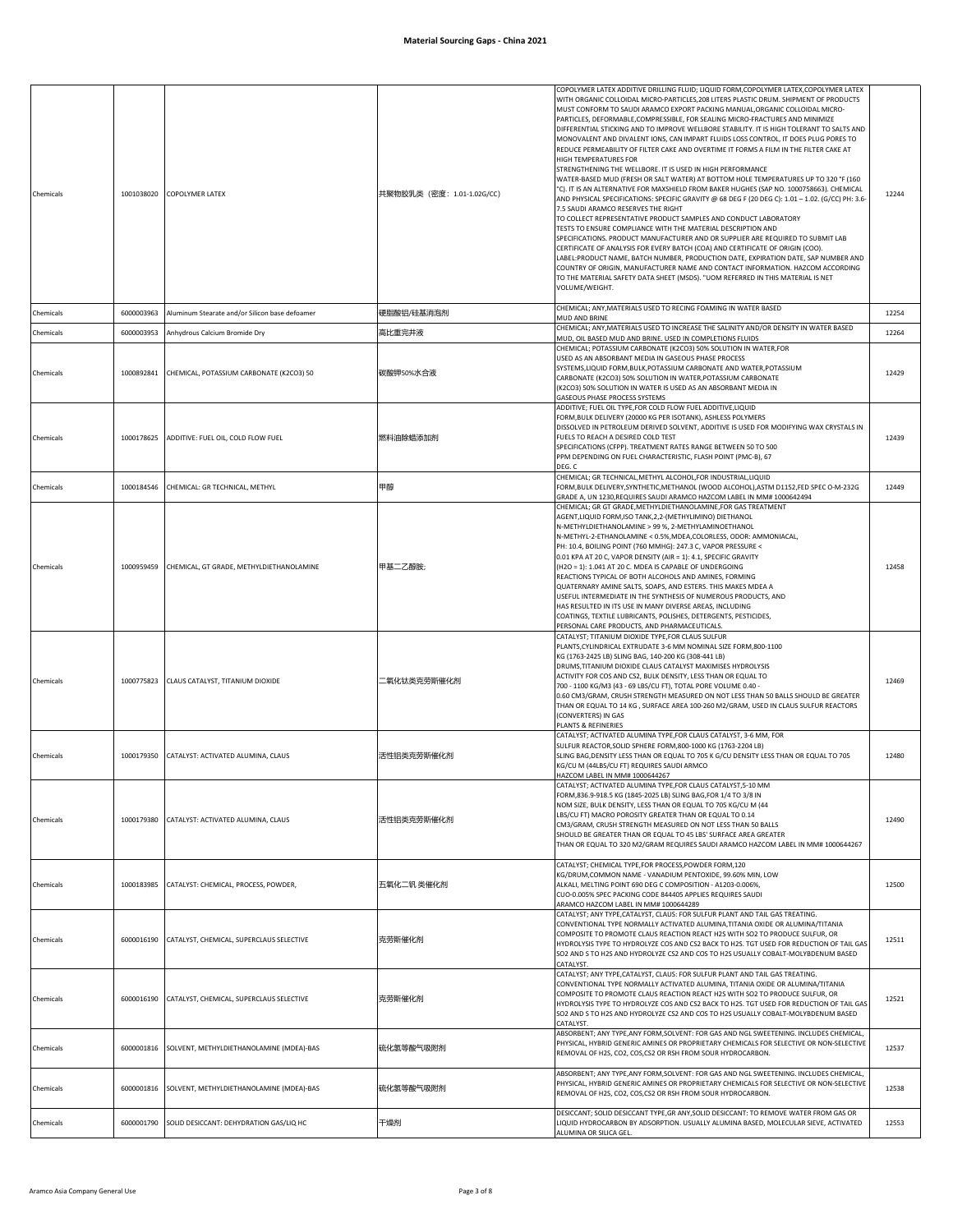| Chemicals                                              | 6000016171               | ADSORBENT: REMOVAL OF Hg, BTEX, HC                                                               | 除苯类吸附剂                     | ABSORBENT; ANY TYPE, ANY FORM, ADSORBENT: FOR REMOVAL OF MERCURY,<br>MERCAPTANS, HYDROCARBON (BTEX) OR VOLATILE ORGANIC COMPOUND FROM NATURAL GAS,<br>HYDROCARBON CONDENSATE, LPG, NATURAL GASOLINE AND NAPHTHA AND WATER. IT INCLUDES<br>ACTIVATED CARBON, SULFUR/POTASSIUM IODIDE IMPREGNATED CARBON, METAL SULFIDE OR<br>METAL OXIDE.                                                                                                                                                                                                                                                                                                                                                                                                                                                                                                                                                                                                                                                                                                                                                                                                                                                                                                                                                                                                                                                                                                                                                                                                                                                                                                                                                                                                                                                                                                                                                                                                                                                                                                                                                                                                                                                                                                                                                                    | 12563          |
|--------------------------------------------------------|--------------------------|--------------------------------------------------------------------------------------------------|----------------------------|-------------------------------------------------------------------------------------------------------------------------------------------------------------------------------------------------------------------------------------------------------------------------------------------------------------------------------------------------------------------------------------------------------------------------------------------------------------------------------------------------------------------------------------------------------------------------------------------------------------------------------------------------------------------------------------------------------------------------------------------------------------------------------------------------------------------------------------------------------------------------------------------------------------------------------------------------------------------------------------------------------------------------------------------------------------------------------------------------------------------------------------------------------------------------------------------------------------------------------------------------------------------------------------------------------------------------------------------------------------------------------------------------------------------------------------------------------------------------------------------------------------------------------------------------------------------------------------------------------------------------------------------------------------------------------------------------------------------------------------------------------------------------------------------------------------------------------------------------------------------------------------------------------------------------------------------------------------------------------------------------------------------------------------------------------------------------------------------------------------------------------------------------------------------------------------------------------------------------------------------------------------------------------------------------------------|----------------|
| Chemicals                                              | 6000017151               | OIL, HEAT TRANSFER FLUID                                                                         | 导热油                        | OIL; HEATING TYPE, HEAT TRANSFER FLUID, (HEATING OIL OR HOT OIL), SYNTHETIC OR MINERAL BASE,<br>FOR HYDROCARBON PROCESSING, LOW TEMPRATURE & HIGH TEMPERATURE HEAT TRANSFER FLUID<br>SYSTEMS, USED AS HEAT TRNASFER SYSTEM                                                                                                                                                                                                                                                                                                                                                                                                                                                                                                                                                                                                                                                                                                                                                                                                                                                                                                                                                                                                                                                                                                                                                                                                                                                                                                                                                                                                                                                                                                                                                                                                                                                                                                                                                                                                                                                                                                                                                                                                                                                                                  | 12573          |
| Chemicals                                              | 6000003973               | Sized metamorphic Marble 2                                                                       | 碳酸钙类堵漏剂                    | CHEMICAL; ANY, MATERIALS USED TO PREVENT OR CURE LOSS CIRCULATION<br>OR AS BRIDGING MATERIALS IN WATER BASED MUD, OIL BASED MUD AND BRINE.                                                                                                                                                                                                                                                                                                                                                                                                                                                                                                                                                                                                                                                                                                                                                                                                                                                                                                                                                                                                                                                                                                                                                                                                                                                                                                                                                                                                                                                                                                                                                                                                                                                                                                                                                                                                                                                                                                                                                                                                                                                                                                                                                                  | 12583          |
| Chemicals                                              | 1000022533               | CALCIUM CHLORIDE(77-78%) 1000 KG BIG BAG                                                         | 氯化钙 (纯度77-78%)             | CALCIUM CHLORIDE (77-78%) 1000 KG/BIG BAG ADDITIVE DRILLING FLUID; DRY FLAKES, PELLETS, OR<br>GRANULAR FORM, DRY FLAKES, PELLETS, OR GRANULAR, WATER-SOLUBLE, USED AS<br>WEIGHTING AGENT TO FORMULATE SOLIDS-FREE COMPLETION BRINES AND TO PROVIDE THE<br>DESIRED WATER PHASE SALINITY AND ACTIVITY IN INVERT EMULSION MUDS. IN ADDITION, IT IS USED<br>AS AN ACCELERATOR IN OIL WELL CEMENT SLURRIES. CALCIUM CHLORIDE QUALITY IS<br>MONITORED BY EXPEC ARC LABORATORIES. EXPEC CERTIFICATE OF ACCEPTANCE (EXPEC/COA)<br>REFERRING TO THE RESPECTIVE BATCH NUMBER MUST BE ATTACHED TO EACH SHIPMENT<br>DOCUMENTS ACCEPTED FOR FIELD APPLICATIONS., FOR USED AS WEIGHTING AGENT TO FORMULATE<br>SOLIDS-FREE COMPLETION BRINES AND TO PROVIDE THE DESIRED WATER PHASE SALINITY AND<br>ACTIVITY IN INVERT EMULSION MUDS. IN ADDITION, IT IS USED AS AN ACCELERATOR IN OIL WELL<br>CEMENT SLURRIES, CALCIUM CHLORIDE 77-78%, 1000 KG (2204 LBS) MULTI- WALL MOISTURE-PROOF<br>POLYETHYLENE LINED BAGS WITH LIFTING STRAPS, WITHOUT BOTTOM SPOUT. LIFTING STRAP, BAG IS<br>DISPOSABLE, TOP CLOSURE WATERTIGHT, STACKABLE. MINIMUM TENSILE STRENGTH FACTOR 5,<br>FLEXURAL STRENGTH FOR NORMAL HANDLING AND OUTSIDE STORAGE. THE DISPOSABLE SUPER<br>SACKS SHOULD HAVE AT LEAST 75% OF THEIR<br>SHELF LIFE REMAINING (THE PERIOD FROM DATE OF MANUFACTURING TO THE WARRANTED<br>EXPIRATION DATE) WHEN SHIPPED OR RECEIVED AT DESIGNATED PLACE OF DELIVERY TO SAUDI<br>ARAMCO. REFER TO SAP NUMBER: 1000840600 FOR # DISPOSABLE SUPER SACKS SPECIFICATIONS.<br>SUPPLIERS ARE REQUIRED TO WEIGHT THE TRUCKS BEFORE AND AFTER LOADING AND SUBMIT TO<br>MATERIAL SUPPLY AN OFFICIAL TICKET PRINT DATA STATING: DATE AND TIME, COMPANY AND<br>ADDRESS, TRUCK IDENTITY NUMBER, MATERIAL NAME, TRUCK WEIGHT BEFORE AND AFTER<br>LOADING. SHIPMENT OF PRODUCT SHALL CONFORM TO SAUDI ARAMCO EXPORT PACKING<br>MANUAL.,ASTM D98-68/PRACTICE E29 / ASTM D345 - 02(2010) STANDARD TEST METHOD FOR CACL2<br>SAMPLING AND TESTING, CHEMICAL AND PHYSICAL<br>SPECIFICATIONS APPEARANCE: DRY FREE FLOWING WHITE FLAKES OR PELLETS -PURITY: CACL2 77%<br>WT. MINIMUM PASS THROUGH 7/16 IN SCREEN: 100%WT. NO PARTICLES GREATER THAN 11MM IN<br>ANY DIMENSION. ALKALI CHLORIDES AS NACL: 7% WT. MAXIMUM AND MGCL2: 1% WT. MAXIMUM  | N/A            |
| Chemicals                                              | 1000022538               | CALCIUM CHLORIDE(94-98%) 1000 KG BIG BAG                                                         | 氯化钙 (纯度94-98%)             | CALCIUM CHLORIDE (94-98%) 1000 KG/BIG BAG ADDITIVE DRILLING FLUID; DRY FLAKES, PELLETS, OR<br>GRANULAR FORM, DRY FLAKES, PELLETS, OR GRANULAR, WATER-SOLUBLE USED AS<br>WEIGHTING AGENT FOR FORMULATING SOLIDS-FREE COMPLETION BRINES AND TO PROVIDE THE<br>DESIRED WATER PHASE SALINITY AND ACTIVITY IN INVERT EMULSION MUDS IN ADDITION, IT IS USED<br>AS AN ACCELERATOR IN OIL WELL CEMENT SLURRIES. CALCIUM CHLORIDE QUALITY IS<br>MONITORED BY EXPEC ARC LABORATORIES. EXPEC CERTIFICATE OF ACCEPTANCE (EXPEC/COA)<br>REFERRING TO THE RESPECTIVE BATCH NUMBER MUST BE ATTACHED TO EACH SHIPMENT<br>DOCUMENTS ACCEPTED FOR FIELD APPLICATIONS., FOR USED AS WEIGHTING AGENT FOR<br>FORMULATING SOLIDS-FREE COMPLETION BRINES AND TO PROVIDE THE DESIRED WATER<br>PHASE SALINITY AND ACTIVITY IN INVERT EMULSION MUDS IN ADDITION, IT IS USED AS AN<br>ACCELERATOR IN OIL WELL CEMENT SLURRIES, CALCIUM CHLORIDE 94-98%, 1000 KG (2204 LBS.)<br>MULTI-WALL MOISTURE-PROOF POLYETHYLENE LINED BAGS WITH LIFTING STRAPS, WITHOUT<br>BOTTOM SPOUT. LIFTING STRAP BAG IS DISPOSABLE, TOP CLOSURE WATERTIGHT, STACKABLE.<br>MINIMUM TENSILE STRENGTH FACTOR 5, FLEXURAL STRENGTH<br>FOR NORMAL HANDLING & OUTSIDE STORAGE. THE DISPOSABLE SUPER SACKS SHOULD HAVE AT<br>LEAST 75% OF THEIR SHELF LIFE REMAINING (THE PERIOD FROM DATE OF MANUFACTURING TO THE<br>WARRANTED EXPIRATION DATE) WHEN SHIPPED OR RECEIVED AT DESIGNATED PLACE OF<br>DELIVERY TO SAUDI ARAMCO. REFER TO SAP NUMBER: 1000840600 FOR # DISPOSABLE SUPER SACKS<br>SPECIFICATIONS. SUPPLIERS ARE REQUIRED TO WEIGHT THE TRUCKS BEFORE AND AFTER LOADING<br>AND SUBMIT TO MATERIAL SUPPLY AN OFFICIAL TICKET PRINT DATA STATING: DATE AND TIME,<br>COMPANY AND AND ADDRESS, TRUCK IDENTITY NUMBER, MATERIAL NAME, TRUCK WEIGHT BEFORE<br>AND AFTER LOADING. SHIPMENT OF PRODUCT SHALL CONFORM TO SAUDI ARAMCO EXPORT<br>PACKING MANUAL., ASTM D98-68/PRACTICE E29 / ASTM D345 - 02 (2010) STANDARD TEST METHOD<br>FOR CACL2 SAMPLING AND TESTING, CHEMICAL AND PHYSICAL<br>SPECIFICATIONS APPEARANCE: DRY FREE FLOWING WHITE FLAKES OR PELLETS - PURITY: CACL2 94<br>%WT. MINIMUM PASS THROUGH 4 MESH SCREEN: 100%WT. NO PARTICLES GREATER THAN 4.5MM<br>IN ANY DIMENSION ALKALI CHLORIDES AS NACL: 5.0%WT. MAXIMUM - AS MGCL2: 0.5%WT. | N/A            |
| <b>Drilling Equipment</b>                              | 6000004047               | Isolation packer expandable                                                                      | 封隔器                        | PACKER; ANY TYPE, MECHANICAL, SWELLABLE, ISOLATION PACKERS                                                                                                                                                                                                                                                                                                                                                                                                                                                                                                                                                                                                                                                                                                                                                                                                                                                                                                                                                                                                                                                                                                                                                                                                                                                                                                                                                                                                                                                                                                                                                                                                                                                                                                                                                                                                                                                                                                                                                                                                                                                                                                                                                                                                                                                  | 11949          |
| <b>Drilling Equipment</b>                              | 6000010711               | ICD,4-1/2",NVAM,12.6#,EQUALIZER CFPLUS                                                           | 均衡器                        | EQUALIZER; ANY TYPE,EQUALIZER<br>PACKER PRODUCTION: PERMANENT TYPE.FOR H2S.WIRELINE SET AND                                                                                                                                                                                                                                                                                                                                                                                                                                                                                                                                                                                                                                                                                                                                                                                                                                                                                                                                                                                                                                                                                                                                                                                                                                                                                                                                                                                                                                                                                                                                                                                                                                                                                                                                                                                                                                                                                                                                                                                                                                                                                                                                                                                                                 | 11525          |
| <b>Drilling Equipment</b>                              | 6000004065               | PBR/SEAL, 4-1/2", VTHC, 15.1#, 125KSI, LOWER                                                     | 封隔器                        | HYDRAULIC SET ACTIVATI, ANY OD, ANY CONNECTN, KHUFF                                                                                                                                                                                                                                                                                                                                                                                                                                                                                                                                                                                                                                                                                                                                                                                                                                                                                                                                                                                                                                                                                                                                                                                                                                                                                                                                                                                                                                                                                                                                                                                                                                                                                                                                                                                                                                                                                                                                                                                                                                                                                                                                                                                                                                                         | 11535          |
| <b>Drilling Equipment</b><br><b>Drilling Equipment</b> |                          | 6000010715 Tracer Subs system (3-1/2" & 4-1/2")<br>6000015783 KIT,7", VALVE+GRV PACKER+SEAL+MFIV | 封隔器<br>隔离阀和附件              | PACKER; ANY TYPE, EQUALIZER, SAND SCREENS, ACCESSORIES, VARIOUS<br>VALVE; ANY TYPE, SIZE ANY, ISOLATION VALVES AND ACCESSORIES                                                                                                                                                                                                                                                                                                                                                                                                                                                                                                                                                                                                                                                                                                                                                                                                                                                                                                                                                                                                                                                                                                                                                                                                                                                                                                                                                                                                                                                                                                                                                                                                                                                                                                                                                                                                                                                                                                                                                                                                                                                                                                                                                                              | 11545<br>11556 |
| <b>Drilling Equipment</b>                              | 6000004055               | 13 3/8" DV TOOL HPHT 5K Multi stage cementing tools (DV) with                                    | 分级固井工具 (DV)                | COLLAR PACKER; WITH MECHANICAL NON INFLATABLE PACKER TYPE,FOR                                                                                                                                                                                                                                                                                                                                                                                                                                                                                                                                                                                                                                                                                                                                                                                                                                                                                                                                                                                                                                                                                                                                                                                                                                                                                                                                                                                                                                                                                                                                                                                                                                                                                                                                                                                                                                                                                                                                                                                                                                                                                                                                                                                                                                               | 11966          |
|                                                        |                          | 'Mechanical non inflatable packer"                                                               |                            | CEMENTING TOOLS (DV), MULTI STAGE                                                                                                                                                                                                                                                                                                                                                                                                                                                                                                                                                                                                                                                                                                                                                                                                                                                                                                                                                                                                                                                                                                                                                                                                                                                                                                                                                                                                                                                                                                                                                                                                                                                                                                                                                                                                                                                                                                                                                                                                                                                                                                                                                                                                                                                                           |                |
| <b>Drilling Equipment</b><br><b>Drilling Equipment</b> | 6000010705<br>0000000000 | VALVE, ICV, 3-1/2", NVAM, 9.2#, 13CR, HCM-A<br>Wellhead Equipment MSG 6000, 6100, 6200, 6300     | 井下流量控制阀((ICV) NVAM<br>井口设备 | ACCESSORY; ANY TYPE, SMART COMPLETION, ACCESSORIES, VARIOUS<br><b>Wellhead Equipment</b>                                                                                                                                                                                                                                                                                                                                                                                                                                                                                                                                                                                                                                                                                                                                                                                                                                                                                                                                                                                                                                                                                                                                                                                                                                                                                                                                                                                                                                                                                                                                                                                                                                                                                                                                                                                                                                                                                                                                                                                                                                                                                                                                                                                                                    | 11977<br>11989 |
| <b>Drilling Equipment</b>                              | 6000010715               | Tracer Subs system (3-1/2" & 4-1/2")                                                             | ICD防砂筛管                    | PACKER; ANY TYPE, EQUALIZER, SAND SCREENS, ACCESSORIES, VARIOUS                                                                                                                                                                                                                                                                                                                                                                                                                                                                                                                                                                                                                                                                                                                                                                                                                                                                                                                                                                                                                                                                                                                                                                                                                                                                                                                                                                                                                                                                                                                                                                                                                                                                                                                                                                                                                                                                                                                                                                                                                                                                                                                                                                                                                                             | 12031          |
| <b>Drilling Equipment</b>                              | 6000010715               | Tracer Subs system (3-1/2" & 4-1/2")                                                             | ICD                        | PACKER; ANY TYPE, EQUALIZER, SAND SCREENS, ACCESSORIES, VARIOUS                                                                                                                                                                                                                                                                                                                                                                                                                                                                                                                                                                                                                                                                                                                                                                                                                                                                                                                                                                                                                                                                                                                                                                                                                                                                                                                                                                                                                                                                                                                                                                                                                                                                                                                                                                                                                                                                                                                                                                                                                                                                                                                                                                                                                                             | 12032          |
| <b>Drilling Equipment</b><br><b>Drilling Equipment</b> | 6000010715<br>6000010715 | Tracer Subs system (3-1/2" & 4-1/2")<br>Tracer Subs system (3-1/2" & 4-1/2")                     | ICD防砂筛管<br>ICD防砂筛管         | PACKER; ANY TYPE, EQUALIZER, SAND SCREENS, ACCESSORIES, VARIOUS<br>PACKER; ANY TYPE, EQUALIZER, SAND SCREENS, ACCESSORIES, VARIOUS                                                                                                                                                                                                                                                                                                                                                                                                                                                                                                                                                                                                                                                                                                                                                                                                                                                                                                                                                                                                                                                                                                                                                                                                                                                                                                                                                                                                                                                                                                                                                                                                                                                                                                                                                                                                                                                                                                                                                                                                                                                                                                                                                                          | 12033<br>12034 |
| <b>Drilling Equipment</b>                              | 6000010715               | Tracer Subs system (3-1/2" & 4-1/2")                                                             | ICD防砂筛管                    | PACKER; ANY TYPE, EQUALIZER, SAND SCREENS, ACCESSORIES, VARIOUS                                                                                                                                                                                                                                                                                                                                                                                                                                                                                                                                                                                                                                                                                                                                                                                                                                                                                                                                                                                                                                                                                                                                                                                                                                                                                                                                                                                                                                                                                                                                                                                                                                                                                                                                                                                                                                                                                                                                                                                                                                                                                                                                                                                                                                             | 12035          |
| <b>Drilling Equipment</b>                              | 6000010715               | Tracer Subs system (3-1/2" & 4-1/2")                                                             | CD防砂筛管                     | PACKER; ANY TYPE, EQUALIZER, SAND SCREENS, ACCESSORIES, VARIOUS                                                                                                                                                                                                                                                                                                                                                                                                                                                                                                                                                                                                                                                                                                                                                                                                                                                                                                                                                                                                                                                                                                                                                                                                                                                                                                                                                                                                                                                                                                                                                                                                                                                                                                                                                                                                                                                                                                                                                                                                                                                                                                                                                                                                                                             | 12036          |
| Electrical                                             | 6000016802               | ANODE; MMO GRID, WITHOUT LEAD; CP                                                                | MMO网状阳极,无铅                 | ANODE IMPRESSED CURRENT; GRID SYSTEM, WITHOUT LEAD<br>TERMINAL,MIXED METAL OXIDE COATED TITANIUM BASE, TITANIUM CONDUCTOR BAR & ANODE<br>WIRE CONNECTION, FOR CATHODIC PROTECTION, 17-SAMSS-007                                                                                                                                                                                                                                                                                                                                                                                                                                                                                                                                                                                                                                                                                                                                                                                                                                                                                                                                                                                                                                                                                                                                                                                                                                                                                                                                                                                                                                                                                                                                                                                                                                                                                                                                                                                                                                                                                                                                                                                                                                                                                                             | 11032          |
| Electrical                                             | 6000015510               | ANODE;GALVANIC,HIGH TEMPERATURE ZINC,CP                                                          | 度锌阳极,高温锌                   | ANODE GALVANIC; HIGH TEMPERATURE ZINC,17-SAMSS-006,CATHODIC                                                                                                                                                                                                                                                                                                                                                                                                                                                                                                                                                                                                                                                                                                                                                                                                                                                                                                                                                                                                                                                                                                                                                                                                                                                                                                                                                                                                                                                                                                                                                                                                                                                                                                                                                                                                                                                                                                                                                                                                                                                                                                                                                                                                                                                 | 11041          |
| Electrical                                             | 6000015510               | ANODE;GALVANIC,HIGH TEMPERATURE ZINC,CP                                                          | 度锌阳极,高温锌                   | ANODE GALVANIC; HIGH TEMPERATURE ZINC,17-SAMSS-006,CATHODIC<br>ANODE GALVANIC; MAGNESIUM,17-SAMSS-006,CATHODIC PROTECTION LARGE                                                                                                                                                                                                                                                                                                                                                                                                                                                                                                                                                                                                                                                                                                                                                                                                                                                                                                                                                                                                                                                                                                                                                                                                                                                                                                                                                                                                                                                                                                                                                                                                                                                                                                                                                                                                                                                                                                                                                                                                                                                                                                                                                                             | 11042          |
| Electrical<br>Electrical                               | 6000012790<br>6000012080 | ANODE: GALVANIC, MAGNESIUM,CP<br>BOX: JUNCTION, FOR U/G ANODE BED,CP                             | 阳极,电镀,镁<br>接线盒, 用于U/G阳极床   | SIZE CYLINDRICAL, FOR OFFSHORE APPLICATION<br>BOX ELECTRICAL; CATHODIC PROTECTION UNDERGROUND ANODE BED<br>JUNCTION BOX TYPE, SIZE 2500CM3 (MINIMUM), CYLINDRICAL OR BOX<br>SHAPE,12X16MM2 AND 2X70MM2 CONNECTN,12+2 TERMINAL SCREW LUG<br>COONECTN,FOR WEATHERPROOF (DIRECT BURIAL),NON-CLASSIFIED,NON-METALLIC SUITABLE FOR<br>DIRECT BURIAL AND IMMERSION SERVICE IN AMBIENT TEMPERATURE SEAWATER, OPTIONAL<br>FINISH, OPTIONAL THK, 17-SAMSS-008 'JUNCTION BOX FOR CATHODIC PROTECTION', MEMBRANE<br>GLANDS & FILLER/ SEALING COMPOUND SUITABLE FOR DIRECT BURIAL AND IMMERSION SERVICE IN<br>AMBIENT TEMPERATURE SEAWATE                                                                                                                                                                                                                                                                                                                                                                                                                                                                                                                                                                                                                                                                                                                                                                                                                                                                                                                                                                                                                                                                                                                                                                                                                                                                                                                                                                                                                                                                                                                                                                                                                                                                               | 11053<br>11062 |
|                                                        | 6000001011               | POWER SUPPLY; ELECTRICAL; SOLAR, CP                                                              | 阴极保护电源太阳能充电类型              | POWER SUPPLY ELECTRICAL; CATHODIC PROTECTION POWER PLY ELECTRICAL SOLAR POWER                                                                                                                                                                                                                                                                                                                                                                                                                                                                                                                                                                                                                                                                                                                                                                                                                                                                                                                                                                                                                                                                                                                                                                                                                                                                                                                                                                                                                                                                                                                                                                                                                                                                                                                                                                                                                                                                                                                                                                                                                                                                                                                                                                                                                               | 11071          |
| Electrical<br>Electrical                               | 6000000957               | CABLE;ELECTRICAL, CP, OFFSHORE ANODE                                                             | 阴保线缆,海上阳极                  | TYPE,ANY POWER,ANY,17-SAMSS-012<br>CABLE ELECTRICAL; ANY SUPPLY, ANY CONDUCTO, ORED HODIC PROTECTION OFFSHORE TYPE, POWER<br>TYPE,17-SAMSS-017,ARMORED                                                                                                                                                                                                                                                                                                                                                                                                                                                                                                                                                                                                                                                                                                                                                                                                                                                                                                                                                                                                                                                                                                                                                                                                                                                                                                                                                                                                                                                                                                                                                                                                                                                                                                                                                                                                                                                                                                                                                                                                                                                                                                                                                      | 11082          |
| Electrical                                             | 6000001040               | ANODE GALVANIC; MAGNESIUM, WITHOUT LEAD, CP                                                      | 电镀镁阳极,无铅                   | ANODE GALVANIC; MAGNESIUM,17-SAMSS-006,CATHODIC PROTECTION                                                                                                                                                                                                                                                                                                                                                                                                                                                                                                                                                                                                                                                                                                                                                                                                                                                                                                                                                                                                                                                                                                                                                                                                                                                                                                                                                                                                                                                                                                                                                                                                                                                                                                                                                                                                                                                                                                                                                                                                                                                                                                                                                                                                                                                  | 11094          |
|                                                        |                          |                                                                                                  |                            | WITHOUT LEADS                                                                                                                                                                                                                                                                                                                                                                                                                                                                                                                                                                                                                                                                                                                                                                                                                                                                                                                                                                                                                                                                                                                                                                                                                                                                                                                                                                                                                                                                                                                                                                                                                                                                                                                                                                                                                                                                                                                                                                                                                                                                                                                                                                                                                                                                                               |                |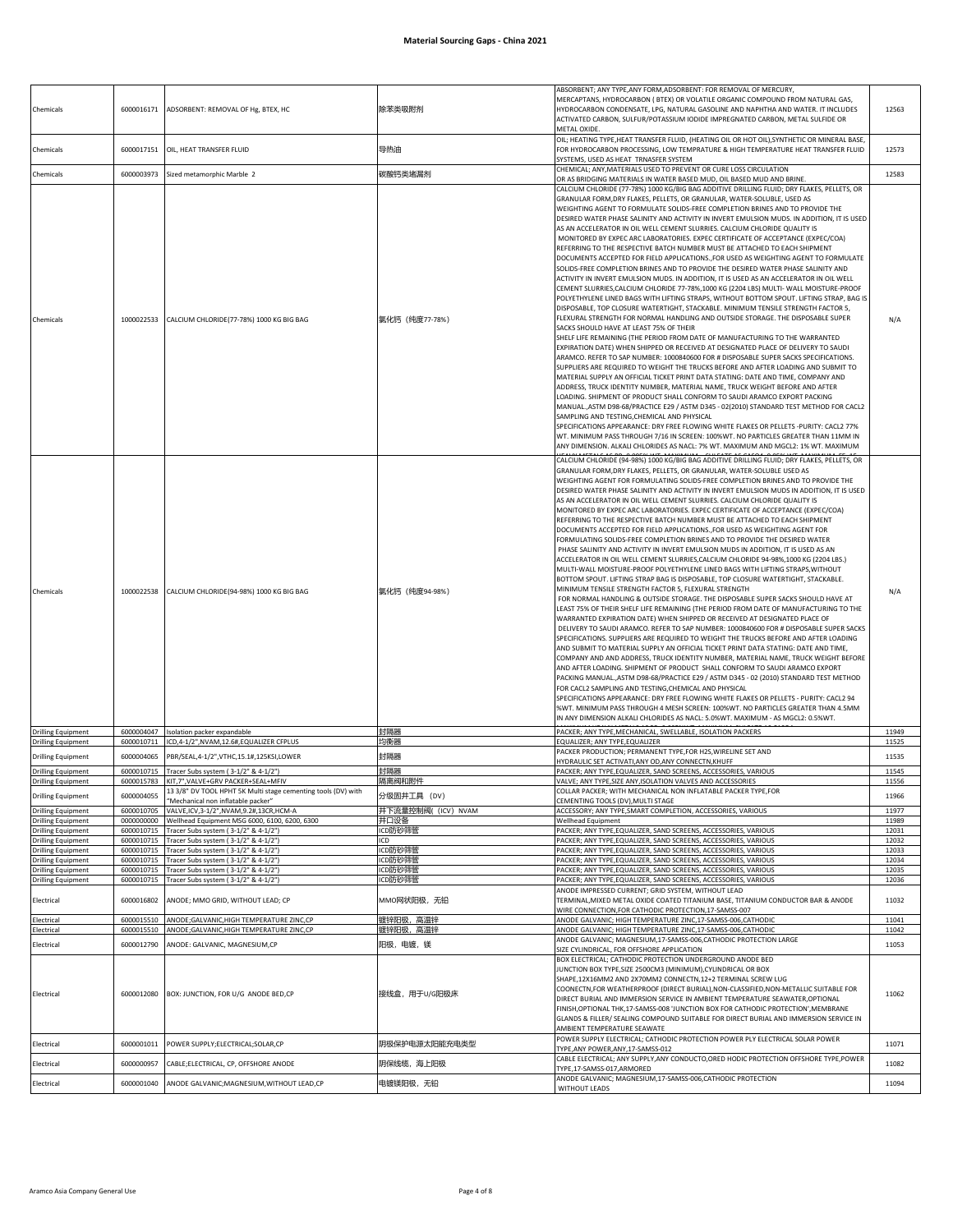| Electrical<br>Electrical<br>Electrical           | 6000016594<br>6000000919 | 6000015902 UNIT; MOBILE SUBSTATION<br><b>CAPACITOR BANK</b><br>SWITCHGEAR; LV CONTROLGEAR, FIREWATER PU | 移动变电站<br>电容器组<br>开关柜,低压控制柜,消防水泵类型 | UNIT; MOBILE SUBSTATION TYPE, TMSS-01, 35-TMSS-1 TMSS-10, 46-TMSS-6<br>TMSS-1,31-TMSS-2 TMSS-2,32-TMSS-3 51-TMSS-1,37-TMSS-1<br>TMSS-03,11-SDMS-03 54-TMSS-1, MOBILE SUBSTATION AS PER ATTACHED<br>TECHNICAL SPECIFICATION, BASED ON SEC STANDARDS.#SCOPE INCLUDES<br>BUT IS NOT LIMITED TO THE FOLLOWING: ENGINEERING, DESIGN,<br>MANUFACTURING, ASSEMBLING, FACTORY TESTING, DELIVERY TO KSA,<br>MINISTRY OF TRANSPORT APPROVAL, DOCUMENTATION,#SPARE PARTS<br>CATALOGUE, SUPPLY OF CRITICAL SPARE PARTS FOR COMMISSIONING,<br>SITE PRE-COMMISSIONING.#<br>UNIT; SHUNT CAPACITOR TYPE,43-TMSS-01,SAES-P-116,POWER FACTOR CORRECTION CAPACITOR<br>BANK 4.16KV THROUGH 380KV<br>SWITCHGEAR; CONTROLGEAR, FIREWATER PUMP TYPE, ANY BIL, UL-218, LOW<br><b>VOLTAGE.OUTDOOR</b> | 11567<br>11577<br>11587 |
|--------------------------------------------------|--------------------------|---------------------------------------------------------------------------------------------------------|-----------------------------------|------------------------------------------------------------------------------------------------------------------------------------------------------------------------------------------------------------------------------------------------------------------------------------------------------------------------------------------------------------------------------------------------------------------------------------------------------------------------------------------------------------------------------------------------------------------------------------------------------------------------------------------------------------------------------------------------------------------------------------------------------------------------------|-------------------------|
| Electrical                                       | 6000000920               | SWITCHGEAR; HV CONTROLGEAR, FIREWATER PU                                                                | 开关柜,高压控制柜,消防水泵类型                  | SWITCHGEAR; CONTROLGEAR, FIREWATER PUMP TYPE, ANY BIL, UL-218, HIGH VOLTAGE, OUTDOOR                                                                                                                                                                                                                                                                                                                                                                                                                                                                                                                                                                                                                                                                                         | 11597                   |
| Electrical                                       | 6000000903<br>6000016991 | SWITCH; DISCONNECT; HIGH VOLTAGE;<br>UNIT; MOBILE SUBSTATION; 69KV AND BELOW                            | 高压隔离开关<br>移动变电站,69KV及以下           | SWITCH DISCONNECT; HIGH VOLTAGE, ANY ACTION, ELECTRICAL TYPE, 30-TMSS-01<br>UNIT; MOBILE SUBSTATION TYPE, OPERATING AT 69KV AND BELOW                                                                                                                                                                                                                                                                                                                                                                                                                                                                                                                                                                                                                                        | 11607                   |
| Electrical<br>Electrical                         | 6000000774               | TRAY; CABLE, FIBERGLASS                                                                                 | 玻璃钢桥架                             | TRAY; CABLE TYPE, FIBERGLASS, NEMA FG-1, S-P-104 SEC. 9                                                                                                                                                                                                                                                                                                                                                                                                                                                                                                                                                                                                                                                                                                                      | 11617<br>11623          |
| Electrical                                       | 6000000841               | CIRCUIT BREAKER; AIR; 480 V; LOW VOLTAGE                                                                | 断路器,空气开关,480V低压                   | CIRCUIT BREAKER AIR; ANY POLE, 480 V, LOW VOLTAGE POWER TYPE, FRAME<br>ANY, 40 DEG C AMBIENT, FOR INDOOR, 16-SAMSS-502                                                                                                                                                                                                                                                                                                                                                                                                                                                                                                                                                                                                                                                       | 11634                   |
| Electrical                                       | 6000000999               | FORM-WOUND BRUSHLESS SYNCH. MOTOR                                                                       | 无刷同步电机                            | MOTOR SYNCHRONOUS; 500 HP MINIMUM POWER,4000 V MINIMUM,3 PHASE<br>PHASE, HORIZONTAL MTG, 17-SAMSS-520                                                                                                                                                                                                                                                                                                                                                                                                                                                                                                                                                                                                                                                                        | 11643                   |
| Electrical                                       | 6000000803               | CABLE,POWER,230 KV,L PRESSURE OIL FILLED                                                                | 电力电缆, 230KV, 低压力油田使用              | CABLE ELECTRICAL HIGH VOLTAGE; HIGH VOLTAGE SUPPLY, ANY CONDUCTO, PIPE OR SELF CONT OIL<br>ILLED TYPE, HIGH MED OR LOW PRESSURE TYPE, AEIC CS9                                                                                                                                                                                                                                                                                                                                                                                                                                                                                                                                                                                                                               | 11653                   |
| Electrical                                       | 6000000929               | CABLEBUS 16-SAMSS-520                                                                                   | 电缆总线                              | BUS; SIZE ANY, CABLE, 16-SAMSS-520<br>PANEL; HYDRAULIC, SSV & SSSV TYPE,HYDRAULIC,SSV SSSV,AC APPLICATIONS 34-SAMSS-624,34-                                                                                                                                                                                                                                                                                                                                                                                                                                                                                                                                                                                                                                                  | 11663                   |
| Electrical                                       | 6000003728               | PANEL; HYDRAULIC; SSV & SSSV                                                                            | 液压控制面板,SSV&SSSV类型                 | SAMSS-630<br>PANELBOARD ELECTRICAL; ANY BREAKER, LOW VOLTAGE, EXPLOSIONPROOF TYPE, ANY, 16-SAMSS-518                                                                                                                                                                                                                                                                                                                                                                                                                                                                                                                                                                                                                                                                         | 11673                   |
| Electrical<br>Electrical                         | 6000000897<br>6000007258 | PANELBOARD, LOW VOLTAGE, EXPLOSIONPROOF<br>RACK; SWITCHRACK;OUTDOOR;LOW VOLTAGE                         | 低压防爆控制柜<br>低压室外开关架                | RACK; SWITCHRACK,OUTDOOR,LOW VOLTAGE TYPE,16-SAMSS-512                                                                                                                                                                                                                                                                                                                                                                                                                                                                                                                                                                                                                                                                                                                       | 11683<br>11693          |
| Electrical                                       | 6000000765               | TRANSFORMER; DISTRIBUTION; 60; 30 DEG C                                                                 | 分布式变压器                            | TRANSFORMER DISTRIBUTION; ANY POWER,60,ANY MTG,40 DEG C MAX                                                                                                                                                                                                                                                                                                                                                                                                                                                                                                                                                                                                                                                                                                                  | 11703                   |
| Electrical                                       | 6000011391               | RECTIFIER; IMPRESSED CURRENT; 17-SAMSS-0                                                                | 整流器, 外加电流                         | AMB,CLASS OA,OIL INSUL,65 DEG C RISE,14-SAMSS-534,OVERHEAD<br>RECTIFIER; TYPE CONSTANT VOLTAGE, TAP TYPE, 17-SAMSS-004, FOR CATHODIC PROTECTION                                                                                                                                                                                                                                                                                                                                                                                                                                                                                                                                                                                                                              | 11723                   |
| Electrical                                       | 6000000763               | TRANSFORMER, POWER, DRY ABOVE 501 KVA                                                                   | 干式电力变压器,大于501KVA                  | TRANSFORMER; ABOVE 501 KVA POWER, HIGH VOLT- DELTA ,  LOW VOLT - WYE TERMINAL,3                                                                                                                                                                                                                                                                                                                                                                                                                                                                                                                                                                                                                                                                                              | 11733                   |
|                                                  |                          |                                                                                                         |                                   | PHASE,60,DRY, POWER TYPE,14-SAMSS-533<br>POWER SUPPLY UNINTERRUPTIBLE; ABOVE 10 KVA UP TO 200 KVA                                                                                                                                                                                                                                                                                                                                                                                                                                                                                                                                                                                                                                                                            |                         |
| Electrical                                       | 6000012042               | UPS SYS ABOVE 10 TO 200KVA FOR IT & COMM                                                                | 通信用不间断供电电源                        | POWER, 17-SAMSS-516, SAES-P-103, MANUFACTURER STANDARD PRODUCT, IT<br>& COMMUNICATION PRODUCT RANGE                                                                                                                                                                                                                                                                                                                                                                                                                                                                                                                                                                                                                                                                          | 11743                   |
| Electrical                                       | 6000000894               | SWITCHGEAR: SF-6, 1 TO 36 KV                                                                            | SF-6环网柜,1-36KV                    | SWITCHGEAR; MANUALLY OPERATED TYPE,1 TO 36 KV, ANY BIL, PAD<br>MTG, 16-SAMSS-510, ANSI/IEEE OR IEC, SF-6,                                                                                                                                                                                                                                                                                                                                                                                                                                                                                                                                                                                                                                                                    | 12618                   |
| Electrical                                       | 6000001014               | CP, POWER SUPPLY; RECTIFIER; IMPRESSED CURR                                                             | 整流器外加电流,阴保供电类型                    | RECTIFIER IMPRESSED CURRENT; HODIC PROTECTION SE CONTROL<br>TYPE, ANY OUTPUT, 17-SAMSS-005                                                                                                                                                                                                                                                                                                                                                                                                                                                                                                                                                                                                                                                                                   | 10999                   |
| Electrical                                       | 6000000761               | TRANSFORMER, DISTRIBUTION, PAD MOUNTED                                                                  | 分布式变压器,座安装型                       | TRANSFORMER DISTRIBUTION; ANY POWER, HV - DELTA, LV - WYE TERMINAL, 3 PHASE, 5 TAPS, 60, PAD<br>MTG,40 DEGREE C MAX AMB,CLASS OA,OIL INSUL,65 DEGREE C RISE,14-SAMSS-536                                                                                                                                                                                                                                                                                                                                                                                                                                                                                                                                                                                                     | 11111                   |
| Electrical                                       | 6000000761               | TRANSFORMER, DISTRIBUTION, PAD MOUNTED                                                                  | 分布式变压器,座安装型                       | TRANSFORMER DISTRIBUTION; ANY POWER,HV - DELTA, LV - WYE TERMINAL,3 PHASE,5 TAPS,60,PAD<br>MTG,40 DEGREE C MAX AMB,CLASS OA, OIL INSUL, 65 DEGREE C RISE, 14-SAMSS-536                                                                                                                                                                                                                                                                                                                                                                                                                                                                                                                                                                                                       | 11112                   |
| Instrumentation and IT                           |                          | 6000002725 ESD; ELECTRONIC; SOLID STATE                                                                 | 固态形式紧急关断系统                        | RELAY PROTECTION SOLID STATE; ANY COIL, ANY CONTACT, ANY TYPE, EMERGENCY SHUTDOWN<br>SYSTEM ACTION, 34-SAMSS-621, SOLID STATE ELECTRONICS BASED USED TO SAFELY SHUTDOWN A<br>PROCESS IN CASE OF PROCESS DEVIATING TO HAZARDOUS OPERATING CONDITIONS.                                                                                                                                                                                                                                                                                                                                                                                                                                                                                                                         | 11713                   |
| nstrumentation and IT                            | 6000002786               | MONITOR; GAS; HYDROGEN SULFIDE                                                                          | 硫化氢气体探测器                          | MONITOR GAS; HYDROGEN SULFIDE, ANY RANGE, 34-SAMSS-514<br>CONTROLLER; COMPRESSOR INCLUDING SURGE CONTROL TYPE, ANY RANGE, SPECIALIZED CONTROL                                                                                                                                                                                                                                                                                                                                                                                                                                                                                                                                                                                                                                | 11752                   |
| nstrumentation and IT<br>Instrumentation and IT  | 6000001582<br>6000002782 | CONTROLLER; ELECTRONIC;COMPRESSOR<br>MONITOR; GAS; COMBUSTIBLE                                          | 压缩机控制器<br>可燃气体探测器                 | <b>SYSTEMS</b><br>MONITOR GAS; COMBUSTIBLE, ANY RANGE, 34-SAMSS-514                                                                                                                                                                                                                                                                                                                                                                                                                                                                                                                                                                                                                                                                                                          | 11762<br>11773          |
| nstrumentation and IT                            | 6000014614               | CUSTODY TANK GAUGING SYSTEM, RADAR                                                                      | 雷达液位 储罐计量系统                       | GAUGE TANK LEVEL; RADAR CUSTODY TRANSFER TYPE, ANY RANGE, 34-SAMSS-321, SAES-Y-301, RADAR                                                                                                                                                                                                                                                                                                                                                                                                                                                                                                                                                                                                                                                                                    | 11782                   |
| Instrumentation and IT                           | 6000008342               | UNIT: REMOTE TERMINAL TYPE                                                                              | 远程终端单元                            | TANK GAUGING SYSTEMS FOR CUSTODY TRANSFER<br>UNIT; REMOTE TERMINAL TYPE, REMOTE TERMINAL, 23-SAMSS-030                                                                                                                                                                                                                                                                                                                                                                                                                                                                                                                                                                                                                                                                       | 11792                   |
| Instrumentation and IT                           | 6000009917               | CUSTODY SYSTEM, TRUCK LOADING, POS DISP                                                                 | 卸车计量系统                            | SYSTEM:METERING; CUSTODY TRANSFER METERING TYPE,34-SAMSS-167,TRUCK LOADING, POS DISP<br>FRUCK LOADING, PD METER, TRUCK LOADING, CORIOLIS METER                                                                                                                                                                                                                                                                                                                                                                                                                                                                                                                                                                                                                               | 11800                   |
| Instrumentation and IT                           | 6000002822               | GAUGE; RADAR; TANK GAUGING;                                                                             | 雷达液位 储罐计量                         | GAUGE; RADAR TYPE, ANY RANGE, 34-SAMSS-319, TANK GAUGING EQUIPMENT FOR INVENTORY TANK<br>USE ONLY                                                                                                                                                                                                                                                                                                                                                                                                                                                                                                                                                                                                                                                                            | 11809                   |
| Instrumentation and IT                           | 6000009918               | CUSTODY SYS TRUCK UNLOADING, POS DISP                                                                   | 卸车计量系统                            | SYSTEM:METERING; CUSTODY TRANSFER METERING TYPE, 34-SAMSS-168, TRUCK UNLOADING, POS<br>DISP                                                                                                                                                                                                                                                                                                                                                                                                                                                                                                                                                                                                                                                                                  | 11818                   |
| Instrumentation and IT                           |                          | 6000002787 MONITOR; GAS; COMBUSTIBLE; OPEN PATH TYP                                                     | 开路式可燃气体探测器                        | MONITOR GAS; COMBUSTIBLE, ANY RANGE, 34-SAMSS-514, OPEN PATH TYPE<br>CYLINDER; CALIBRATION GAS TYPE, SIZE ANY, ANY, FOR COMBUSTIBLE & TOXIC GAS MONITORS ONLY                                                                                                                                                                                                                                                                                                                                                                                                                                                                                                                                                                                                                | 11828                   |
| Instrumentation and IT                           | 6000002689               | CALIBRATION GAS CYLINDER FOR GAS MONITOR                                                                | 气体探测器 校验气缸                        |                                                                                                                                                                                                                                                                                                                                                                                                                                                                                                                                                                                                                                                                                                                                                                              | 11838                   |
| Instrumentation and IT                           | 6000002764               | INSTRUMENT; LEVEL; RADIATION TYPE                                                                       | 雷达液位计                             | INSTRUMENT; LEVEL TYPE, LEVEL, RADIATION TYPE<br>ETECTOR LEAK; FIBER OPTIC TYPE,FOR PIPELINE,SAES-Z-003,THE FIBER OPTIC CABLE SENSING                                                                                                                                                                                                                                                                                                                                                                                                                                                                                                                                                                                                                                        | 11848                   |
| Instrumentation and IT                           | 6000014893               | FIBER OPTIC SENSING PLDS                                                                                | 光纤管道泄露监测系统                        | METHOD ANALYSES THE HEAT/TEMP AND THE CONDUCTIVITY OF THE CABLE TO DETECT THE LEAK<br>OCCURS. FOR PIPELINE LEAK DETECTION SYSTEM (PLDS) APPLICATIONS.<br>VALVE RELIEF; SIZE ANY,ANY END CONN,ANY SUPPLY,ANY,SAES-J-605,SURGE, PILOT OPERATED TYPE                                                                                                                                                                                                                                                                                                                                                                                                                                                                                                                            | 11858                   |
| Instrumentation and IT                           | 6000012803               | VALVE, RELIEF; SURGE PILOT OPERATED<br>CUSTODY PRESET CONTROLLER, TRUCK LOADING                         | 先导式水击泄压阀                          | FACTORY TESTING IS REQUIRED FOR COMPLEX RATE-OF-RISE OR MODULATING VALVES.<br>COMPUTER FLOW: CUSTODY PRESET CONTROLLER TYPE.34-SAMSS-847.FOR TRUCK LOADING AND                                                                                                                                                                                                                                                                                                                                                                                                                                                                                                                                                                                                               | 11868                   |
| Instrumentation and IT<br>Instrumentation and IT | 6000009906<br>6000001216 | CABLE; COMMUNICATIONS; FIBER OPTIC                                                                      | 卡车装车系统预置控制器<br>光纤电缆               | <b>JNLOADING SYSTEMS</b><br>CABLE COMMUNICATIONS; ANY CONDUCTO, FIBER OPTIC TYPE, 18-SAMSS-625                                                                                                                                                                                                                                                                                                                                                                                                                                                                                                                                                                                                                                                                               | 11878<br>11888          |
| Instrumentation and IT                           | 6000010821               | ACTUATOR: VALVE; ELECTRIC FAILSAFE                                                                      | 失效安全型 电动执行机构                      | ACTUATOR VALVE ELECTRIC; SIZE ANY,ANY ACTION,34-SAMSS-716,ELECTRIC ACTUATOR FOR<br>OPERATING VALVE, FAILSAFE DESIGN                                                                                                                                                                                                                                                                                                                                                                                                                                                                                                                                                                                                                                                          | 11898                   |
| Instrumentation and IT                           | 6000002914               | ANALYZER; GAS CHROMATOGRAPH; Sheltered                                                                  | 气相色谱分析仪                           | ANALYZER; GAS CHROMATOGRAPH TYPE, ANY RANGE, 34-SAMSS-510, PROCESS GAS OR LIQUID                                                                                                                                                                                                                                                                                                                                                                                                                                                                                                                                                                                                                                                                                             | 11908                   |
| Instrumentation and IT                           | 6000002886               | GAUGE; LEVEL; GLASS                                                                                     | 玻璃液位表                             | GAUGE LEVEL; GLASS TYPE, 34-SAMSS-010, WITH BACKFLOW PREVENTER VALVE OR CHECK VALVE AS<br>ASSEMBLY IF REQUIRED.                                                                                                                                                                                                                                                                                                                                                                                                                                                                                                                                                                                                                                                              | 11918                   |
| nstrumentation and IT                            | 6000014021               | Analyzer; Physical Property                                                                             | 物性分析仪                             | ANALYZER; PHYSICAL PROPERTY TYPE, ANY RANGE, (EXAMPLE: BOILING POINT, FLASH POINT, POUR<br>POINT, CFPP, RVP, COLOR, CLOUD POINT, FREEZE POINT, OCTANE, AND VISCOSITY )                                                                                                                                                                                                                                                                                                                                                                                                                                                                                                                                                                                                       | 11927                   |
| Instrumentation and IT                           | 6000009890               | CUSTODY PROVER, SMALL VOLUME, UNI PISTON                                                                | 液位计校准仪                            | METER; UND PISTON(SMALL VOLUM) PROVER TYPE, 34-SAMSS-119, FOR LIQUID CUSTODY TRANSFER                                                                                                                                                                                                                                                                                                                                                                                                                                                                                                                                                                                                                                                                                        | 11936                   |
| Instrumentation and IT                           | 6000009832               | CUSTODY METER, POS DISPL, LIQUID                                                                        | 正位移液体流量计                          | FLOWMETER POSITIVE DISPLACEMENT; CUSTODY TRANSFER LIQUID TYPE, ANY, 34-SAMSS-118                                                                                                                                                                                                                                                                                                                                                                                                                                                                                                                                                                                                                                                                                             | 11952                   |
| Instrumentation and IT                           | 6000009881               | Custody Meter, Multi-Path, Ultrasonic Liquid                                                            | 多通道超声波流量计                         | FLOWMETER; CUSTODY TRANSFER LIQUID TYPE, CUSTODY TRANSFER LIQUID                                                                                                                                                                                                                                                                                                                                                                                                                                                                                                                                                                                                                                                                                                             | 12014                   |
| nstrumentation and IT<br>Instrumentation and IT  | 6000009893<br>6000009895 | CUSTODY AUTOMATIC SAMPLING, LIQUID<br>CUSTODY DENSITY METER, LIQUID                                     | 自动取样系统<br>夜体密度计                   | SAMPLER; CUSTODY TRANSFER TYPE,34-SAMSS-525<br>METER DENSITY; CUSTODY TRANSFER LIQUID TYPE,34-SAMSS-510                                                                                                                                                                                                                                                                                                                                                                                                                                                                                                                                                                                                                                                                      | 12054<br>12076          |
| Instrumentation and IT                           | 6000009898               | CUSTODY CHROMATOGRAPH, GAS OR LIQUID                                                                    | 气液色谱                              | CHROMATOGRAPH PROCESS; FOR CUSTODY TRANSFER CHROMOTOGRAPHY, ANY DETECTOR, ANY<br>CARRIER, 34-SAMSS-510                                                                                                                                                                                                                                                                                                                                                                                                                                                                                                                                                                                                                                                                       | 12086                   |
| Instrumentation and IT                           | 6000013921               | ANALYZER, Proc Photometer/Spectrometer                                                                  | 光谱仪                               | ANALYZER; ANY RANGE, 34-SAMSS-515, PROCESS PHOTOMETERS AND SPECTROMETERS INCLUDING<br>TUNABLE DIODE (EXTRACTIVE)                                                                                                                                                                                                                                                                                                                                                                                                                                                                                                                                                                                                                                                             | 12280                   |
| Instrumentation and IT                           | 6000014890               | REAL-TIME TRANSIENT MODEL PLDS                                                                          | 实时瞬变管道泄漏监测系统                      | DETECTOR LEAK; RTTM METHODS TYPE,FOR PIPELINE, SAES-Z-003, SYSTEMS USE MATHEMATICAL<br>MODELS OF THE FLOW WITHIN A PIPELINE TO DETECT THE LEAK. FOR PIPELINE LEAK DETECTION<br>SYSTEM (PLDS) APPLICATIONS.                                                                                                                                                                                                                                                                                                                                                                                                                                                                                                                                                                   | 12301                   |
| Instrumentation and IT                           | 6000014891               | ACOUSTIC PRESSURE WAVES PLDS                                                                            | 音波管道泄漏监测系统                        | DETECTOR LEAK; NEGATIVE PRESSURE WAVE (ACOUSTIC) TYPE, FOR PIPELINE, SAES-Z-003, THE<br>ACOUSTIC PRESSURE WAVE METHOD ANALYSES THE RAREFACTION WAVES PRODUCED WHEN A LEAK<br>OCCURS. FOR PIPELINE LEAK DETECTION SYSTEM (PLDS) APPLICATIONS.                                                                                                                                                                                                                                                                                                                                                                                                                                                                                                                                 | 12311                   |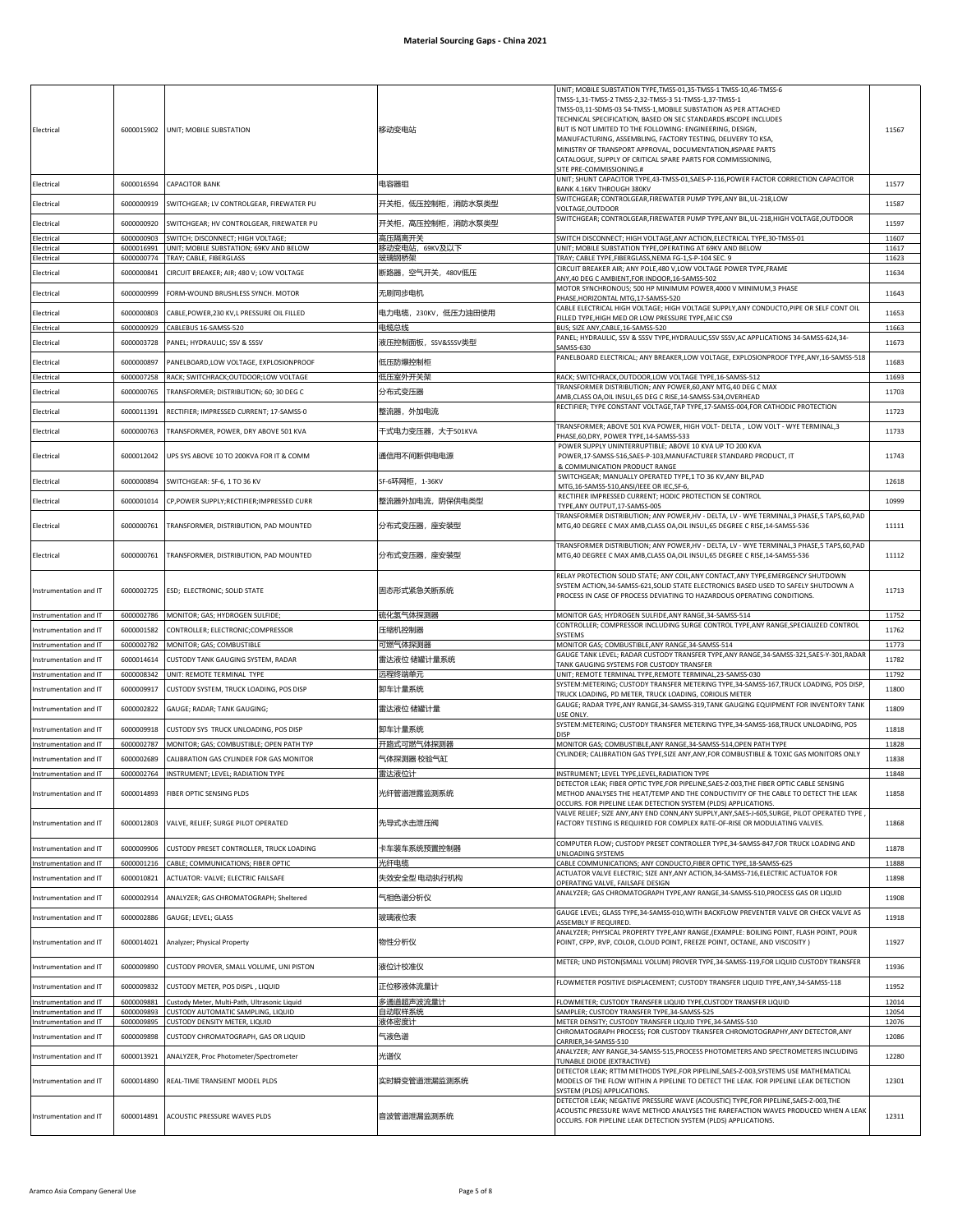| Instrumentation and IT    | 6000002732               | MONITOR; FLAME MONITORING SYSTEM                                                                                   | 火焰监测系统                              | MONITOR; IGNITERS AND BURNERS USED E MONITORING SYSTEM D IN FIRED EQUIPMENT. TYPE, ANY<br>RANGE, 34-SAMSS-617                                                                                                                                                                                                                                                                                                                                                                                                                                                                                                      | 12321          |
|---------------------------|--------------------------|--------------------------------------------------------------------------------------------------------------------|-------------------------------------|--------------------------------------------------------------------------------------------------------------------------------------------------------------------------------------------------------------------------------------------------------------------------------------------------------------------------------------------------------------------------------------------------------------------------------------------------------------------------------------------------------------------------------------------------------------------------------------------------------------------|----------------|
| Instrumentation and IT    | 6000002856               | VALVE; AUTOMATIC RECIRCULATION;                                                                                    | 自控流量阀                               | VALVE; AUTOMATIC RECIRCULATION TYPE, SIZE ANY, 34-SAMSS-711                                                                                                                                                                                                                                                                                                                                                                                                                                                                                                                                                        | 12330          |
| Instrumentation and IT    | 6000010782               | CONTROLLER; SMART VALVE POSITION TYPE                                                                              | 智能型定位器                              | CONTROLLER; SMART VALVE POSITION TYPE, ANY RANGE, 34-SAMSS-634, FOR USE WITH EMERGENCY                                                                                                                                                                                                                                                                                                                                                                                                                                                                                                                             | 12339          |
|                           |                          |                                                                                                                    |                                     | SHUTDOWN VALVES<br>COMPUTER FLOW; FIELD MOUNTED TYPE,34-SAMSS-841,34-SAMSS-846,FOR LIQUID AND GAS                                                                                                                                                                                                                                                                                                                                                                                                                                                                                                                  |                |
| Instrumentation and IT    | 6000009901               | CUSTODY FLOW COMPUTER, LIQUID, FIELD-MNT                                                                           | 现场安装型 流量计算机                         | <b>CUSTODY TRANSFER</b>                                                                                                                                                                                                                                                                                                                                                                                                                                                                                                                                                                                            | 12349          |
| Instrumentation and IT    | 6000002896               | VALVE; RELIEF; SURGE GAS LOADED                                                                                    | 气体式水击泄压阀                            | VALVE RELIEF; SIZE ANY, ANY END CONN, ANY SUPPLY, ANY, SAES-J-605, SURGE GAS LOADED TYPE.                                                                                                                                                                                                                                                                                                                                                                                                                                                                                                                          | 12359          |
| Instrumentation and IT    | 6000013000               | Multiplexer; Foundation Fieldbus (FF)                                                                              | 现场总线多路连接器                           | MULTIPLEXER; FOUNDATION FIELDBUS (FF) TYPE, SAES-J-904, AA MULTI-INPUT TEMPERATURE                                                                                                                                                                                                                                                                                                                                                                                                                                                                                                                                 | 12369          |
| Instrumentation and IT    | 6000010781               | FOUNDATION FIELDBUS (FF) BLOCKS                                                                                    | 现场总线模块                              | BLOCK; FOUNDATION FIELDBUS(FF) WIRING TYPE,INCLUDING POWER SUPPPLIES, FOR USE WITH<br>FOUNDATION FIELD-BUS INSTRUMENTS ONLY                                                                                                                                                                                                                                                                                                                                                                                                                                                                                        | 12379          |
| nstrumentation and IT     | 6000002720               | ANALYZER; DENSITY METER; GAS AND LIQUID                                                                            | 气液密度计分析仪                            | ANALYZER; DENSITY METER TYPE, ANY RANGE, 34-SAMSS-510, GAS AND LIQUID SERVICE                                                                                                                                                                                                                                                                                                                                                                                                                                                                                                                                      | 12389          |
| nstrumentation and IT     | 6000000221               | TUBING; INSTRUMENTATION; METALLIC                                                                                  | 仪表管                                 | TUBING; INSTRUMENTATION TYPE,STAINLESS STEEL OR NICKEL ALLOYS,ASTM A269,WITH SIZE 3/4<br>INCH (18 MM) OR SMALLER.                                                                                                                                                                                                                                                                                                                                                                                                                                                                                                  | 12399          |
| Instrumentation and IT    | 6000009899               | CUSTODY FLOW COMPUTER, LIQUID, PANEL-MNT                                                                           | 面板安装型 流量计算机                         | COMPUTER FLOW; PANEL MOUNTED TYPE,34-SAMSS-841,FOR LIQUID CUSTODY TRANSFER                                                                                                                                                                                                                                                                                                                                                                                                                                                                                                                                         | 12409          |
| Instrumentation and IT    | 6000009831               | CUSTODY METER, TURBINE, LIQUID                                                                                     | 夜体涡轮流量计                             | FLOWMETER TURBINE; CUSTODY TRANSFER LIQUID TYPE, ANY, 34-SAMSS-117<br>COIL; COIL, REFRIGERATION, HOT/CHILLED WATER APPLICATIONS TYPE, AHRI 410 CERTIFIED                                                                                                                                                                                                                                                                                                                                                                                                                                                           | 12419          |
| Others                    | 6000001829               | COIL; REFRIGERATION; HVAC USE                                                                                      | 盘管; 制冷;暖通空调用                        |                                                                                                                                                                                                                                                                                                                                                                                                                                                                                                                                                                                                                    | 10883          |
| Others                    | 6000001846               | HEATER; DUCT; ELECTRIC;                                                                                            | 加热器;风管;电加热;                         | HEATER DUCT; ELECTRIC ELEMENT, ANY<br>AIR CONDITIONING UNIT; DIRECT EXPANSION TYPE,27-SAMSS-002,UL-1995 AHRI-210/240 (< 5.5                                                                                                                                                                                                                                                                                                                                                                                                                                                                                        | 10901          |
| Others                    | 6000001882               | AIR CONDITIONING UNIT; DIRECT EXPANSION;                                                                           | 空调机组; 直接膨胀式                         | TON), AH, HVAC/REFRIGERATION: SYSTEMS FOR PROCESS AND OFFSHORE APPLICATIONS                                                                                                                                                                                                                                                                                                                                                                                                                                                                                                                                        | 10928          |
| Others                    | 6000013330               | FILTER, AIR, CHEMICAL                                                                                              | 过滤器,空气,化学                           | FILTER; ANY TYPE, FOR AIR, CHEMICAL, ISA S71.04, ASTM-D6646 OR ASHRA                                                                                                                                                                                                                                                                                                                                                                                                                                                                                                                                               | 10945          |
| Others                    | 6000002419               | Water Filter Media                                                                                                 | 滤水介质                                | FILTER; SAND BED TYPE,FOR WATER SERVICE, FILTER MEDIA,WATER,32-SAMSS-034,WATER FILTER<br>MEDIA INCLUDING: SAND, ANTHRACITE, MANGANESE GREEN SAND, BERM, GARNET, GRAVEL (AS<br>SUPPORTING LAYER). MERGE WITH 6000001776, 6000001777, 6000002510                                                                                                                                                                                                                                                                                                                                                                     | 10954          |
|                           |                          |                                                                                                                    |                                     |                                                                                                                                                                                                                                                                                                                                                                                                                                                                                                                                                                                                                    |                |
| Others                    | 6000008724               | PRELIMINARY TREATMENT/SW SCREENING SYS                                                                             | 初步处理/海水格栅系统                         | SCREEN; PRELIMINARY TREATMENT/SEAWA TER SCREENING SYSTEMS TYPE, WASTEWATER<br>UNIT; OIL SKIMMER TYPE,OIL/WATER-OIL SKIMMERS: A DRUM, DISK SURFACE OIL SKIMMER, OR                                                                                                                                                                                                                                                                                                                                                                                                                                                  | 10971          |
| Others                    | 6000012705               | Oil Skimmer                                                                                                        | 收油器                                 | DOUBLE ARM INTERNAL FLOAT OIL SKIMMER THAT REMOVES SURFACE OILS FLOATING ON OILY<br>WATER RELY ONADHESION OF OIL TO THE SURFACE OF THE MECHANISM.                                                                                                                                                                                                                                                                                                                                                                                                                                                                  | 10979          |
| Others                    | 6000008555               | Thermal & Electro-dialysis Desal Sys                                                                               | 热电渗析脱盐系统                            | DESALINATION; THERMAL & ELECTRO-DIALYSIS DESALINATION SYSTEMS TYPE, REVERSAL (EDR)                                                                                                                                                                                                                                                                                                                                                                                                                                                                                                                                 | 10988          |
|                           |                          |                                                                                                                    |                                     | EQUIPMENT<br>HYDRANT FIRE; 6 IN INLET, PR 200 PSI WP, UL OR/AND FM, COMPLYING WITH 21-SAMSS-15. WITH OR                                                                                                                                                                                                                                                                                                                                                                                                                                                                                                            |                |
| Others                    | 6000001310               | HYDRANT FIRE; 5 IN INTEGRATED NOZZLE X 2-1/2 IN NPT (2 EA)<br>MAIN                                                 | 消防栓; 5英寸集成喷嘴                        | WITHOUT FIRE MONITOR FLANGE. WITH OR WITHOUT BREAKABLE FLANGE CHECK VALVE ASSEMBLY<br>FOR BREAKABLE FLANGE VALVE SEPARATELY. PURCHASE ORDER MUST SPECIFY THE OPTIONS AS PER<br>21-SAMSS-15.                                                                                                                                                                                                                                                                                                                                                                                                                        | 11125          |
| Others                    | 6000001314               | MONITOR; FIREFIGHTING, HYDRANT-MOUNTED TYPE,UL/FM                                                                  | 消防炮; 消防,消防栓上固定型,UL / FM 认证          | MONITOR; FIREFIGHTING, HYDRANT-MOUNTED TYPE, ANY RANGE, MEETING 21-SAMSS-                                                                                                                                                                                                                                                                                                                                                                                                                                                                                                                                          | 11132          |
| Others                    | 6000001331               | BARRIER; FIRE STOPPING; MULTI-CABLE                                                                                | 消火障                                 | 16, INDUSTRIAL MONITOR SYSTEM, WILL BE INSTALLED ON#9COM 6000001310<br>BARRIER; FIRE STOPPING TYPE, BARRIERS, MULTI-CABLE TRANSIT SYSTEM INCLUDING PUTTY,<br>MORTAR, PILLOWS, CAULKING, SEALANTS, TAPE, SPRAYS OR OTHER SYSTEMS. MUST COMPLY WITH<br>ANSI/UL 1479, ASTM E 814, NFPA/NEC 70, ASTM E 119 AND HAVE MINIMUM F RATING OF 2 HOURS, T<br>RATING OF 1 HOUR, AND MINIMUM L RATING OF LESS THAN 1 HOUR. MUST BE UL/FM LISTED OR                                                                                                                                                                              | 11139          |
| Others                    | 6000014422               | MONITOR; FIREFIGHTING, REMOTE CONTROL TYPE, ELECTRICALLY                                                           | 监视器; 消防,遥控型,电控                      | <b>APPROVED</b><br>MONITOR; FIREFIGHTING, REMOTE CONTROL TYPE, ANY RANGE, ELECT OR HYDRAULIC OPERATED<br>SUPPLY, MEETING 21-SAMSS-16, FULL SYSTEM FULL CONTROL INDUSTRIAL APPLICATIONS MEETING                                                                                                                                                                                                                                                                                                                                                                                                                     | 11147          |
|                           |                          | OPERATED                                                                                                           |                                     | PROJECT SPECS                                                                                                                                                                                                                                                                                                                                                                                                                                                                                                                                                                                                      |                |
| Others<br>Others          | 6000002872<br>6000002696 | VALVE; DIFFERENTIAL DIAPHRAGM TYPE, DELUGE FLOOD<br>PANEL CONTROL; FIRE PUMP TYPE,UL/FM<br>LISTED/APPROVED, COMPLY | 阀门;差分横隔膜类型<br>控制面板; 消防泵用,UL / FM 认证 | VALVE; DIFFERENTIAL DIAPHRAGM TYPE, SIZE ANY, DELUGE FLOOD<br>PANEL CONTROL; FIRE PUMP TYPE,UL/FM LISTED/APPROVED,COMPLY W,TYPE,UL-LISTED OR FM<br>APPROVED, PANELS SHALL BE LISTED FOR +50 DEG. CELSIUS, ENCLOSURE MUST BE NEMA 250/NEMA<br>TYPE 4 FOR ONSHORE AND NEMA TYPE 4X FOR OFFSHORE AND NEAR SHORE ENVIRONMENT<br>OUTDOOR WITH SHELTER INSTALLATION, INDOOR WITH AIR-CONDITIONED INSTALLATIONS ARE<br>ALLOWED TO BE ONLY UL/FM APPROVED WITHOUT 50 DEGREES/NEMA 4/4X ENCLOSURE, ALL<br>PANELS MUST BE CAPABLE OF PROVIDING THE PUMPS SEQUENCING FUNCTIONS IN SAES-B-017,<br>CONTACT FRPD RSA FOR DETAILS | 11155<br>11163 |
| Pipe & OCTG               | 6000000409               | Hose; High pressure 500 psig and greater                                                                           | 高压软管; 500PSI及以上 SAE100R             | HOSE; SIZE ANY, FOR GENERAL PURPOSES, PR HIGH PRESSURE 500 PSIG<br>AND GREATER, REINFORCED NATURAL OR SYNTHETIC RUBBER, SAE<br>100R, FOR GENERAL PURPOSES SUCH AS OIL AND WATER-BASED FLUIDS,<br>PNEUMATIC APPLICATIONS, LOW PRESSURE HYDRAULIC, LUBRICATING<br>FLUIDS, WATER#.ETC.                                                                                                                                                                                                                                                                                                                                | 11192          |
| Pipe & OCTG               | 6000013160               | PIPE&FITTINGSNON-METAL;RTR                                                                                         | 玻璃钢 (RTR) 非金属管&管件                   | PIPE NON-METALLIC; MAXIMUM 14 IN NPS, REINFORCED THERMOSETTING<br>RESIN, REINFORCED THERMOSETTING RESIN (RTR), FOR WATER<br>(NON-UTILITY) AND HYDROCARBON APPLICATIONS MAX TEMP 200<br>F,01-SAMSS-042,API 15HR API 15LR                                                                                                                                                                                                                                                                                                                                                                                            | 11176          |
| Pipe & OCTG               |                          | 6000013900 PIPE; NON-METAL; LINED PIPING SYSTEMS                                                                   | 衬氟管道                                | PIPE NON-METALLIC; SIZES RANGES FROM NPS 1 TO 20 NPS, ASME/ANSI<br>CLASS 150 AND 300 SUPPLY, CARBON STEEL, NGED PIPE&FITTINGS SYSTEM<br>VY DUTY PTFE& PFA LINED, 01-SAMSS-025, CORROSIVE FLUIDS INCLUDING<br>ACIDS AND ALKALINE SOLUTIONS SUCH AS HYDROCHLORIC ACID, NITRIC<br>ACID, PHOSPHORIC ACID, CHLORINE/WATER, HYDRAULIC OIL,<br>HYPOCHLORITE (SODIUM OR CALCIUM), SODIUM HYDROXIDE (CAUSTIC<br>SODA), WATER, SEA/SALINE, WATER, AERATED AQUIFER, DESALINATION<br>BRINE, PRODUCED WATER, DISPOSAL SALT, WATER BRINE.                                                                                        | 11187          |
| Pipe & OCTG               | 6000014681               | SERVICE: WET -TYPE COMPOSITE REPAIR EXT.                                                                           | 外腐蚀管道复合修复服务;湿式                      | SERVICE; WET-TYPE THERMOSET COMPOSITE FIBER REINFORCED OMPOSITE.<br>TYPE, SAEP-345, ASME-PCC2 ISO 24817, USE FOR WATER, HYDROCARBON,<br>CHEMICALS PLANT PIPING AND PIPELINES. SUITABLE FOR EXTERNAL<br>CORROSION UP TO 80 PERCENT METAL LOSS. FOR PLANT PIPING AND<br>FITTINGS, IT SHALL BE UTILIZED AS A TEMPORARY REPAIR WITH A<br>PRIOR APPROVAL FROM NONMETALLIC SCC.                                                                                                                                                                                                                                          | 11182          |
| Pipe & OCTG               | 6000015710               | SERVICE: WET-TYPE; COMPOSITE REPAIR, INT                                                                           | 内腐蚀管道复合修复服务;湿式                      | SERVICE; WET-TYPE THERMOSET COMPOSITE FIBER REINFORCED<br>TYPE, SAEP-345, ASME-PCC2 ISO 24817, USE FOR WATER, HYDROCARBON,<br>CHEMICALS PLANT PIPING AND PIPELINES. SUITABLE FOR INTERNAL<br>CORROSION UP TO 80 PERCENT METAL LOSS PROVIDED THAT CORROSION<br>SOURCE IS MITIGATED. FOR PLANT PIPING AND FITTINGS, IT SHALL BE                                                                                                                                                                                                                                                                                      | 11199          |
| <b>Rotating Equipment</b> | 6000017500               | UNIT, METALLIC 3DPRINTING/ADDITIVE MANUF                                                                           | 金属3D打印/增材制造单元                       | UNIT; METALLIC 3DPRINTING/ADDITIVE MANUFACTURING INCLUDING ALL TYPE OF STEEL (E.G.<br>INCONEL, TITANIUM, STAINLESS STEEL) TYPE, ANY METALLIC 3D PRINTED PRODUCT INCLUDING NEW<br>PARTS MANUFACTURING, PART MODIFICATION AND REPAIR. METALLIC PART SUCH AS ROTATING<br>EQUIPMENT, STATIC EQUIPMENT AND DRILL EQUIPMENT                                                                                                                                                                                                                                                                                              | 11208          |
| <b>Rotating Equipment</b> | 6000002244               | COMPRESSOR; AIR; CENTRIFUGAL; INTEGRALLY                                                                           | 压缩机; 空气用; 离心式; 整体式                  | COMPRESSOR AIR; CENTRIFUGAL, INTEGRALLY GEARED TYPE,31-SAMSS-006<br>PUMP CENTRIFUGAL; INLINE TYPE, SIZE ANY, ANY, SINGLE STAGE(S), VERTICAL MTG, ASME B73.2 OR ISO                                                                                                                                                                                                                                                                                                                                                                                                                                                 | 11215          |
| <b>Rotating Equipment</b> | 6000002351               | PUMP; CENT, INLINE, ASMEB73.2 OR ISO5199                                                                           | 泵; 管线离心式, 符合ASMEB73.2或ISO5199       | 5199                                                                                                                                                                                                                                                                                                                                                                                                                                                                                                                                                                                                               | 11221          |
| Rotating Equipment        | 6000002363               | PUMP; ROTARY; PROGRESSIVE CAVITY;                                                                                  | 回转泵;渐进空腔式;                          | PUMP ROTARY; PROGRESSIVE CAVITY TYPE, ANY, API 676<br>PUMP; VACUUM TYPE, ANY, API 681, HIGH POWER, LIQUID RING VACUUM PUMPS OR COMPRESSORS                                                                                                                                                                                                                                                                                                                                                                                                                                                                         | 11230          |
| <b>Rotating Equipment</b> | 6000002365               | PUMP; VACUUM; API 681, HIGH POWER                                                                                  | 真空泵; 符合API 681,高功率                  |                                                                                                                                                                                                                                                                                                                                                                                                                                                                                                                                                                                                                    | 11238          |
| <b>Rotating Equipment</b> | 6000002371               | PUMP; CENTRIFUGAL; VERTICAL; MOLTON SULFUR                                                                         | 泵;离心式;立式;硫磺熔融输送                     | PUMP CENTRIFUGAL; VERTICAL TYPE, SIZE ANY, ANY, SINGLE STAGE(S), MFR STD DESIGN +SAES-G-<br>005, MOLTEN SULFUR, SUMP                                                                                                                                                                                                                                                                                                                                                                                                                                                                                               | 11246          |
| <b>Rotating Equipment</b> | 6000002417               | FILTER; ELEMENT; COMBUSTION GAS TURBINE;                                                                           | 过滤器; 过滤原件; 燃气轮机用                    | FILTER ELEMENT; FOR COMBUSTION GAS TURBINE, 32-SAMSS-008, AIR INLET, FINAL STAGE                                                                                                                                                                                                                                                                                                                                                                                                                                                                                                                                   | 11256          |
| <b>Rotating Equipment</b> | 6000002453               | Mixer; Side Entry; 32-Samss-017; Geared;                                                                           | 混合器;侧入式;齿轮传动                        | MIXER; SIDE ENTRY TYPE, 32-SAMSS-017, GEARED, ELECTRIC DRIVEN<br>PUMP CENTRIFUGAL; HORIZONTAL TYPE,SIZE ANY,ANY,SINGLE STAGE(S),MFR STD DESIGN +SAES-G-                                                                                                                                                                                                                                                                                                                                                                                                                                                            | 11263          |
| <b>Rotating Equipment</b> | 6000008842               | PUMP, CENTRIFUGAL, HORIZONTAL, MOLTEN SU                                                                           | 泵,离心式,卧式,硫磺熔融输送                     | 005.MOLTEN SULFHUR                                                                                                                                                                                                                                                                                                                                                                                                                                                                                                                                                                                                 | 11271          |
| <b>Rotating Equipment</b> | 6000010363               | PUMP; MULTIPHASE, HELICO-AXIAL TYPE, ANY, 31-SAMSS-004                                                             | 泵;多相,螺旋轴流式                          | PUMP; MULTIPHASE, HELICO-AXIAL TYPE, ANY, 31-SAMSS-004<br>EJECTOR; GAS OR LIQUID, ANY PROCESS, ANY, NACE MR-0175/ISO-15156, EJECTOR PACKAGE FOR                                                                                                                                                                                                                                                                                                                                                                                                                                                                    | 11280          |
| <b>Rotating Equipment</b> | 6000016780               | EJECTOR; PROCESS GAS                                                                                               | 喷射器; 工艺气体                           | PROCESS GAS COMPRESSION. NOT FOR STEAM-VACUUM SERVICES.                                                                                                                                                                                                                                                                                                                                                                                                                                                                                                                                                            | 11289          |
| <b>Static Equipment</b>   | 6000001821               | AIR HANDLING UNIT; AHU; CHILLED WATER OR                                                                           | 空气处理机组; 冷水机组或                       | AIR HANDLING UNIT; AHU TYPE, CHILLED WATER OR DIRECT EXPANSION, ONSHORE ALL SIZES AND<br>OFFSHORE LESS THAN 10 TONS COOLING, MANUFACTURER STANDARD                                                                                                                                                                                                                                                                                                                                                                                                                                                                 | 10846          |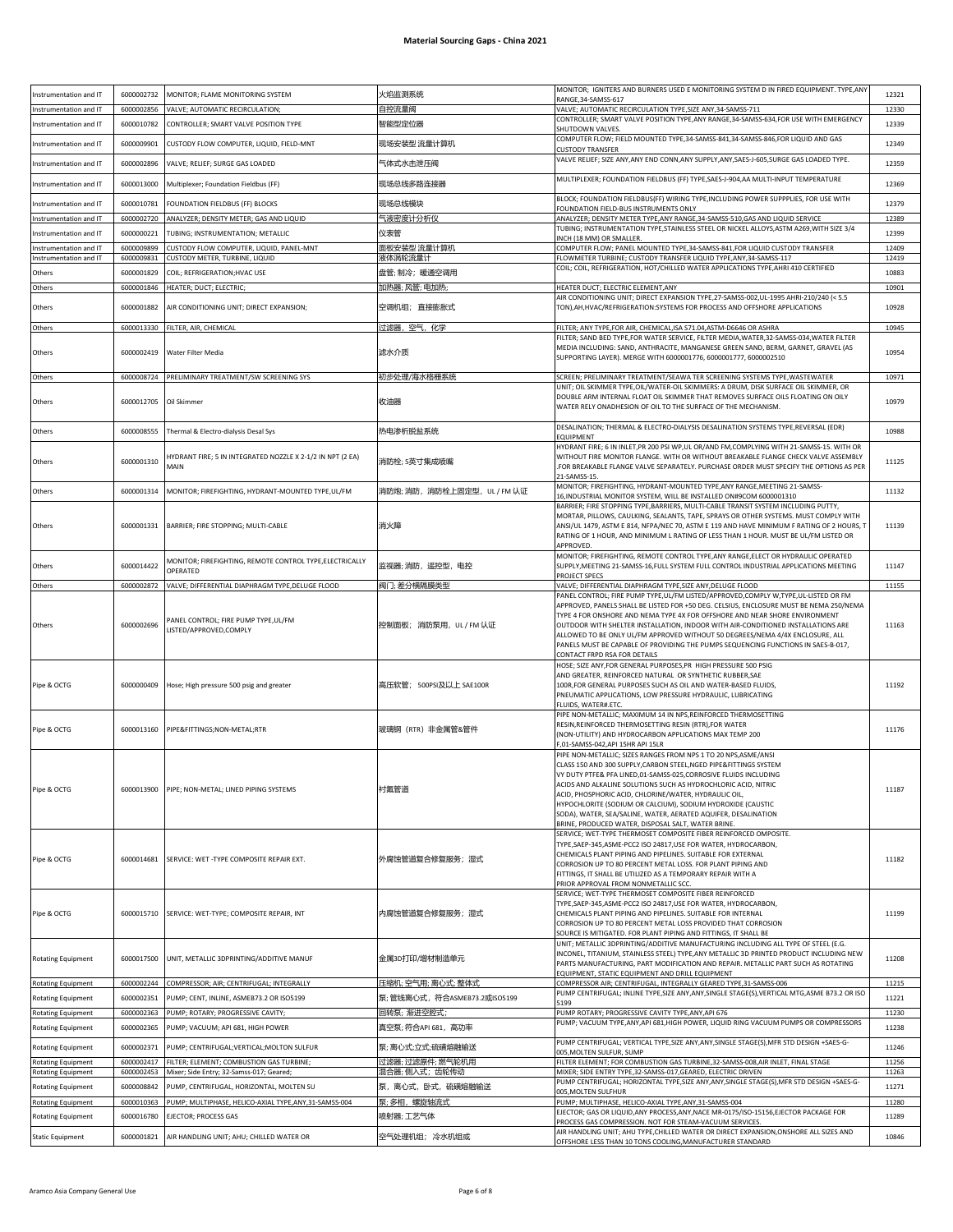| <b>Static Equipment</b>                            | 6000001822               | AIR CONDITIONING UNIT; SELF CONTAINED; O               | 空调机组; 独立式                      | AIR CONDITIONING UNIT; SELF CONTAINED TYPE, (PACKAGED UNIT) CERTIFIED TO AHRI 340 AND UL<br>1995 STD                                                                                                                                                                                                                                                                                                                                                                                                                                                                     | 10855          |
|----------------------------------------------------|--------------------------|--------------------------------------------------------|--------------------------------|--------------------------------------------------------------------------------------------------------------------------------------------------------------------------------------------------------------------------------------------------------------------------------------------------------------------------------------------------------------------------------------------------------------------------------------------------------------------------------------------------------------------------------------------------------------------------|----------------|
| <b>Static Equipment</b>                            | 6000001823               | AIR CONDITIONING UNIT; PACKAGED UNIT TRA               | 空调机组; 集装式                      | AIR CONDITIONING UNIT; PACKAGED UNIT TRAILERIZED TYPE, AIR COOLED, R-22 OR R-<br>134A, MANUFACTURER STANDARD                                                                                                                                                                                                                                                                                                                                                                                                                                                             | 10864          |
| <b>Static Equipment</b>                            | 6000001826               | A/C Unit, mini-split, DE below 5.5 Tons                | 空调单元; 小型分体式,直膨,低于5.5吨          | AIR CONDITIONING UNIT; AIR CONDITIONING UNIT SPLIT TYPE, LESS THAN 5.5 TON COOLING<br>FONNAGE, DIRECT EXPANSION TYPE, AHRI 210/240, UL-1995                                                                                                                                                                                                                                                                                                                                                                                                                              | 10872          |
| <b>Static Equipment</b>                            | 6000001862               | A/C UNIT;SPLIT;DIRECT EXP,5.5 TO 63 TONS               | 空调单元; 分体式;直膨,5.5至63吨           | AIR CONDITIONING UNIT; AIR CONDITIONING UNIT SPLIT UNIT DIRECT EXPANSION TYPE, SIZES 5.5 TO<br>63 COOLING TONNAGE COOLING, AHRI 340/360, UL1995, EER VALUE SHALL BE IN ACCORDANCE WITH<br>THE EER TABLE IN SAES-K-001.                                                                                                                                                                                                                                                                                                                                                   | 10910          |
| <b>Static Equipment</b>                            | 6000001881               | AIR CONDITIONING UNIT; AIRCONDIONING AND               | 空调机组                           | AIR CONDITIONING UNIT; AIRCONDIONING AND PROCESS REFRIGERATION SYSTEMS TYPE, ONSHORE<br>ALL SIZES, OFFSHORE LESS THAN 10 TONS. COOLING, AHRI-210/240 (< 5.5 TONS), AHRI, EXPLOSION<br>PROOF                                                                                                                                                                                                                                                                                                                                                                              | 10919          |
| <b>Static Equipment</b>                            | 6000002404               | TOWER; COOLING; WATER;                                 | 水冷却塔                           | TOWER COOLING; WATER TYPE,27-SAMSS-003,ASHRAE 90.1<br>GENERATOR; WATER DISINFECTION TYPE, HYPOCHLORITE, WATER DISINFECTION SYSTEMS                                                                                                                                                                                                                                                                                                                                                                                                                                       | 10936          |
| <b>Static Equipment</b>                            | 6000002515               | SKID WATER DISINFECTION SYSTEMS                        | 水消毒系统撬                         | INCLUDING: HYPOCHLORINATION, CHLORINE SYSTEMS, CHLORINE DIOXIDE, BROMINE SYSTEMS, UV<br>SYSTEMS, OZONE<br>SYSTEMS, ANY OTHER DISINFECTING SYSTEMS. MERGE WITH 6000002517.                                                                                                                                                                                                                                                                                                                                                                                                | 10962          |
| <b>Static Equipment</b>                            | 6000002515               | SKID WATER DISINFECTION SYSTEMS                        | 水消毒系统撬                         | GENERATOR; WATER DISINFECTION TYPE, HYPOCHLORITE, WATER DISINFECTION SYSTEMS<br>INCLUDING: HYPOCHLORINATION, CHLORINE SYSTEMS, CHLORINE DIOXIDE, BROMINE SYSTEMS, UV<br>SYSTEMS, OZONE<br>SYSTEMS, ANY OTHER DISINFECTING SYSTEMS. MERGE WITH 6000002517.                                                                                                                                                                                                                                                                                                                | 10963          |
| <b>Static Equipment</b>                            | 6000000066               | TUBING; COPPER-ALLOY; EEMUA; ASTM                      | 管道; 铜合金; 符合EEMUA,ASTM标准        | TUBING; ANY TYPE,COPPER-ALLOY, INCLUDING COPPER NICKEL (90-10, 70-30, C70600, OR<br>C71500), EEMUA144, ASTMB466 ASTMB111                                                                                                                                                                                                                                                                                                                                                                                                                                                 | 11297          |
| <b>Static Equipment</b>                            | 6000000181               | FLANGE; PIPE; COPPER NICKEL, EEMUA 145                 | 法兰 管道用; 铜镍合金,符合EEMUA 145       | FLANGE PIPE; ALL DESIGNS TYPE, ANY NPS, ANY, EEMUA 234, COPPER-ALLOY FLANGES AND CS BACKING<br>(LAP JOINT) FLANGES PER EEMUA 234. OR OTHER COPPER ALLOYS AS PER ASME 16.5, PIPE FLANGES<br>AND FLANGED FITTINGS, UTILITY, NON-HYDROCARBON.                                                                                                                                                                                                                                                                                                                               | 11311          |
| <b>Static Equipment</b>                            | 6000000245               | VALVE; BALL; TOP ENTRY, RISING STEM                    | 球阀;顶装式,加长阀杆                    | VALVE, BALL; SIZE ALL, ALL SUPPLY, FLANGED OR BUTTWELD END CONN, STEEL BODY, STYLE TOP<br>ENTRY, RISING STEM-,,SINGLE, METAL SEATED SEAT,04-SAMSS-035,04-SAMSS-048 SAMSS-051,API-<br>6D, WITH OR WITHOUT ACTUATOR                                                                                                                                                                                                                                                                                                                                                        | 11318          |
| <b>Static Equipment</b>                            | 6000000254               | VALVE; BALL; SCRAPER LAUNCHING; STEEL                  | 球阀;清管器阀                        | VALVE, BALL; SIZE ANY, ANSI CL 150 AND UP SUPPLY, FLANGED OR BUTTWELD END CONN, STEEL<br>BODY, STYLE SCRAPER LAUNCHING, SOFT SEATED SEAT, 04-SAMSS-051, 04-SAMSS-035 04-SAMSS-<br>048, WITH OR WITHOUT ACTUATOR                                                                                                                                                                                                                                                                                                                                                          | 11326          |
| <b>Static Equipment</b>                            | 6000000275               | VALVE; CHECK; SWING; UP TO 12 IN; CI OR DI             | 旋启式止回阀; 铸铁 最大12英寸              | VALVE CHECK; SIZE UP TO 12 INCH, CAST OR DUCTILE IRON BODY, SWING, FLANGED, LUG OR WAFER<br>END CONN,04-SAMSS-035,04-SAMSS-048 04-SAMSS-005                                                                                                                                                                                                                                                                                                                                                                                                                              | 11335          |
| <b>Static Equipment</b>                            | 6000000292               | VALVE; GATE; UP TO 12 INCH; NON-FERROUS;               | 闸阀; 青铜,铜铝合金,最大12英寸             | VALVE GATE; SIZE UP TO NPS 12, ANY RATING, ALLENDS SUPPLY, NON-FERROUS, (BRONZE/ALUMINUM<br>BRONZE BODY,04-SAMSS-035,04-SAMSS-048 04-SAMSS-001, WITH OR WITHOUT ACTUATOR                                                                                                                                                                                                                                                                                                                                                                                                 | 11340          |
| <b>Static Equipment</b>                            | 6000000296               | VALVE; GATE; WEDGE OR DBL DISC; UP TO 12               | 闸阀; 铸铁 最大12英寸                  | VALVE GATE; SIZE UP TO NPS 12, ANY RATING, ALLENDS SUPPLY, CAST OR DUCTILE IRON BODY, 04-<br>SAMSS-035.AWWA.WITH OR WITHOUT ACTUATOR                                                                                                                                                                                                                                                                                                                                                                                                                                     | 11344          |
| <b>Static Equipment</b>                            | 6000000297               | VALVE GATE; SIZE NPS 14 AND ABOVE                      | 闸阀; 铸铁 NPS 14英寸及以上             | VALVE GATE; SIZE NPS 14 AND ABOVE, ANY RATING, ALLENDS SUPPLY, CAST OR DUCTILE IRON<br>BODY,04-SAMSS-035,AWWA,WITH OR WITHOUT ACTUATOR                                                                                                                                                                                                                                                                                                                                                                                                                                   | 11349          |
| <b>Static Equipment</b>                            | 6000000315               | VALVE; CHOKE; AUTOMATIC PLUG-AND-CAGE; H               | 节流阀                            | VALVE CHOKE; PLUG-AND-CAGE SINGLE STAGE TRIM TYPE, UPTO 6 INCH MAXIMUM ORIFICE BODY, PR<br>10,000 PSI,FLANGED HUBBED OR BUTTWELD END CONN, STEEL BODY, 04-SAMSS-055, API 6A, WITH OR<br>WITHOUT ACTUATOR                                                                                                                                                                                                                                                                                                                                                                 | 11354          |
| <b>Static Equipment</b>                            | 6000000317               | VALVE; PLUG; 4-WAY DIVERTER; 2 THRU 24                 | 旋塞阀; 插头; 4路分流; 2至24英寸          | VALVE PLUG; 4-WAY DIVERTER TYPE, SIZE NPS 2 THRU 24, ASME CLASS 150 THRU 600<br>SUPPLY, FLANGED OR BUTTWELD END CONN, STEEL BODY, 04-SAMSS-042, 04-SAMSS-035 04-SAMSS-<br>048, WITH OR WITHOUT ACTUATOR                                                                                                                                                                                                                                                                                                                                                                  | 11360          |
| <b>Static Equipment</b>                            | 6000002393               | BOILER; FIRE TUBE; AND COMONENTS<br>BURNER; SAES-F-01; | 锅炉; 直火; 和组件                    | BOILER; FIRE TUBE AND COMPONENTS TYPE, 32-SAMSS-021<br>BURNER; ANY TYPE, SAES-F-01                                                                                                                                                                                                                                                                                                                                                                                                                                                                                       | 11368          |
| <b>Static Equipment</b><br><b>Static Equipment</b> | 6000002398<br>6000002481 | TANK; FIBER GLASS; 32-SAMSS-002                        | 燃烧器<br>玻璃钢储罐                   | TANK; ANY TYPE, ANY, FIBER GLASS, 32-SAMSS-002                                                                                                                                                                                                                                                                                                                                                                                                                                                                                                                           | 11373<br>11385 |
| <b>Static Equipment</b>                            | 6000002508               | FLARE; PROCESSED PLANT; INCLUDING TEMPER               | 火炬; 工艺类                        | 013,34-SAMSS-830 34-SAMSS-711, INCLUDING TEMPERATURE CONTROLS, IGNITERS AND STACK AND<br>BURNPIT WITH ACCESSORIES, FOR FGRS INCLUDES: COMPRESSORS. PRESSURE VESSELS(WATER SEAL<br>DRUMS) OR CONTROL VALVES WITH BUCKING PIN VALVES, BLOWERS AND AIR COOLED HEAT<br>EXCHANGERS. FOR IN-HOUSE HPAAS (HIGH PRESSURE AIR ASSIST SYSTEM) FLARE SMOKELESS<br>APPLICATION INCLUDE: HPAAS FLARE TIP, COMPRESSORS, PRESSURE VESSELS(AIR DRYER AND<br>RECEIVER DRUM), CONTROL VALVES AND HEAT EXCHANGERS.                                                                          | 11390          |
| Static Equipment                                   | 6000002748               | <b>IGNITER</b>                                         | 点火器                            | IGNITER; FLARE TYPE,FLARE                                                                                                                                                                                                                                                                                                                                                                                                                                                                                                                                                | 11395          |
| <b>Static Equipment</b>                            | 6000009264               | JOINT, METAL TO METAL SEAL                             | 接头,金属对金属密封                     | COUPLING PIPE; METAL TO METAL (POSITIVE OR NEGATIVE) SEAL MECHANICAL TERMINAL, IN NPS, OY<br>STEEL, MM (IN), PSI SUPPLY, M, GED MLESS UGHT, E URAL FINISH, ASME, ASME, (IN) (IN), ITIVE OR<br>NEGATIVE ITIVE OR NEGATIVE JOINT; METAL TO METAL SEAL MECHANICAL TYPE,CS/ SS/ALLOY<br>STEEL, (IN) (IN), ITIVE OR NEGATIVE ITIVE OR NEGATIVE                                                                                                                                                                                                                                | 11403          |
| <b>Static Equipment</b>                            | 6000009414               | VALVE, SANDWICH, 2 IN. AND UP, ASME CLAS               | 三明治阀,2英寸以上,ASME级别              | VALVE; GATE, SANDWICH TYPE, SIZE NPS 2 AND UP, STEEL, ASME CLASS 150 AND UP SUPPLY, FLANGE<br>END CONN,04-SAMSS-035,04-SAMSS-048                                                                                                                                                                                                                                                                                                                                                                                                                                         | 11409          |
| <b>Static Equipment</b>                            | 6000009454               | VALVE, CHECK, 14 IN & UP, CAST OR DUCTILE IR           | 止回阀,铸铁 14英寸及以上                 | VALVE CHECK; SIZE 14 IN. AND UP, ANY SUPPLY, CAST OR DUCTILE IRON BODY, SWING, FLANGED, LUG<br>OR WAFER END CONN,04-SAMSS-035,04-SAMSS-048                                                                                                                                                                                                                                                                                                                                                                                                                               | 11415          |
| <b>Static Equipment</b>                            | 6000011206               | SKID; FILTRATION SYSTEM                                | 过滤系统撬                          | SKID; 32-SAMSS-038 (IF SKID), DESIGN, ASSEMBLY AND DESIGN OF FILTRATION SYSTEM<br>(HYDROCARBON SERVICE) OIL /GAS/WATER STREAM                                                                                                                                                                                                                                                                                                                                                                                                                                            | 11421          |
| <b>Static Equipment</b>                            | 6000011955               | SKID; THERMAL OXIDIZER                                 |                                |                                                                                                                                                                                                                                                                                                                                                                                                                                                                                                                                                                          |                |
| <b>Static Equipment</b>                            |                          |                                                        |                                | FURNACE; BUSTION CHAMBER FABRICATORS RMAL OXIDIZER EQUIPMENT TYPE, INCLUDING BURNER                                                                                                                                                                                                                                                                                                                                                                                                                                                                                      |                |
|                                                    | 6000013010               | VALVE; GATE, GLOBE&CHECK, CRYOGENIC                    | 热氧化器撬<br>阀门; 闸、截至、止回,深冷用       | VALVE GATE; GLOBE&CHECK, CRYOGENIC TYPE, SIZE ANY SIZE, ANY RATING SUPPLY, ANY BODY, 04-<br>SAMSS-035,04-SAMSS-048 04-SAMSS-001,04-SAMSS-002 04-SAMSS-005,AS APPLICABLE FOR THE<br>VALVE TYPE, INCLUDING THE ADDITIONAL REQUIREMENTS IN THE CRYOGENIC APPENDICES.                                                                                                                                                                                                                                                                                                        | 11427<br>11435 |
| <b>Static Equipment</b>                            | 6000013091               | TUBE: CATALYST, ASSEMBLIES                             | 炉管:催化,组装式                      | TUBE; CATALYST ASSEMBLIES TYPE, CENTRIFUGAL CAST. HYDROCARBON                                                                                                                                                                                                                                                                                                                                                                                                                                                                                                            | 11442          |
| <b>Static Equipment</b>                            | 6000013742               | VALVE; BALL; DOUBLE ISOLATION TWIN                     | 球阀;双球                          | VALVE, BALL; SIZE UP TO 24 IN, ANSI CL 150 AND UP SUPPLY, FLANGED OR BUTTWELD END CONN, ANY<br>BODY, STYLE SPLIT BODY, TRUNNION SUPPORTED SUPPORT, 04-SAMSS-048, 04-SAMSS-035 04-SAMSS-<br>051, DOUBLE ISOLATION TWIN BALL WITH OR WITHOUT ACTUATOR                                                                                                                                                                                                                                                                                                                      | 11449          |
| <b>Static Equipment</b>                            | 6000014202               | FITTING; PIPE; CUNI;ALL TYPES;EEMUA 146                | 管件; 铜镍合金 符合EEMUA 146           | FITTING: PIPE; EEMUA 234, CUNI PIPE FITTINGS, ALL TYPES, INCLUDING ELBOWS, TEES, REDUCERS,<br>CAPS, COUPLING, BRANCH CONNECTION, BW OR SW OR THREADED AS PER EEMUA 234, NON-<br><b>HYDRCARBON UTILITY</b>                                                                                                                                                                                                                                                                                                                                                                | 11455          |
| <b>Static Equipment</b>                            | 6000014491               | VALVE; NPS 2 TO 20, COMPOSITE MATERIAL                 | 阀门; NPS 2至20英寸,复合材料            | VALVE; BUTTERFLY, BALL OR CHECK TYPE, SIZE NPS 2 THRU 20, ASME CLASS 150 & 300<br>SUPPLY, FLANGED END CONN, COMPOSITE (NON-METALLIC) BODY                                                                                                                                                                                                                                                                                                                                                                                                                                | 11463          |
| <b>Static Equipment</b>                            | 6000014971               | COUPLER:LPG LOADING, INCLUDE VAPOR                     | 联接器: LPG加载用                    | COUPLER; LPG LOADING TYPE, SIZE ALL SIZES, HARD PIPE TERMINAL, INCLUDE VAPOR AND<br>BREAKAWAY COUPLERS, CONTACT CSD FOR DETAILS                                                                                                                                                                                                                                                                                                                                                                                                                                          | 11471          |
| <b>Static Equipment</b>                            | 6000015021               | VALVE: CHECK; API 6A 10,000; SWING                     | 止回阀; 符合API 6A 10,000磅级         | VALVE CHECK; SIZE 1-13/16 IN AND UP, API 10000 SUPPLY, STEEL BODY, SWING, FALNGED HUBBED OR<br>BUTT-WELD END CONN,04-SAMSS-055,API 6A                                                                                                                                                                                                                                                                                                                                                                                                                                    | 11478          |
| <b>Static Equipment</b>                            | 6000015600               | VAPOR RECOVERY UNIT (VRU)                              | 蒸气回收装置(VRU)                    | UNIT; VAPOR RECOVERY UNIT TYPE,32-SAMSS-004,32-SAMSS-019 API-672,API-681 ASME B73.1 OR ISO<br>2858,ISO SAES-G-005,SAES-K-101 ASHRAE 90.1 EER,VAPOR RECOVERY UNITS (VRU) IS A PROCESS<br>UNIT/MODULE THAT RECOVERS VOLATILE ORGANIC COMPOUNDS, VOCS, OR VENT GASES SUCH AS<br>METHANE, ETHANE, PROPANE AND CARBON DIOXIDE TO AVOID VENTING TO ATMOSPHERE OR<br>FLARE. IT IS USED TO RECOVER VAPORS THAT RESULT FROM LOADING OF PETROLEUM AND<br>PETROCHEMICAL PRODUCTS AND TRANSFER OF EVAPORATIVE HYDROCARBONS SUCH AS GASOLINE,<br>NAPHTHA, AROMATICS, FUEL AND ALCOHOL | 11486          |
| <b>Static Equipment</b>                            | 6000015604               | VALVE;CHOKE;MS;UP TO 6 IN,2K-5KPSI,API6A               | 节流阀; 最大6英寸,2000-5000磅级,符合API6A | VALVE CHOKE; ANY BODY, UP TO 6 INCH MAX ORIFICE, PR 2000-5000 PSI SUPPLY, FLANGED HUBBED OR<br>BUTTWELD END CONN, ANY BODY, MULTISTAGE TRIM, 04-SAMSS-055, API 6A                                                                                                                                                                                                                                                                                                                                                                                                        | 11492          |